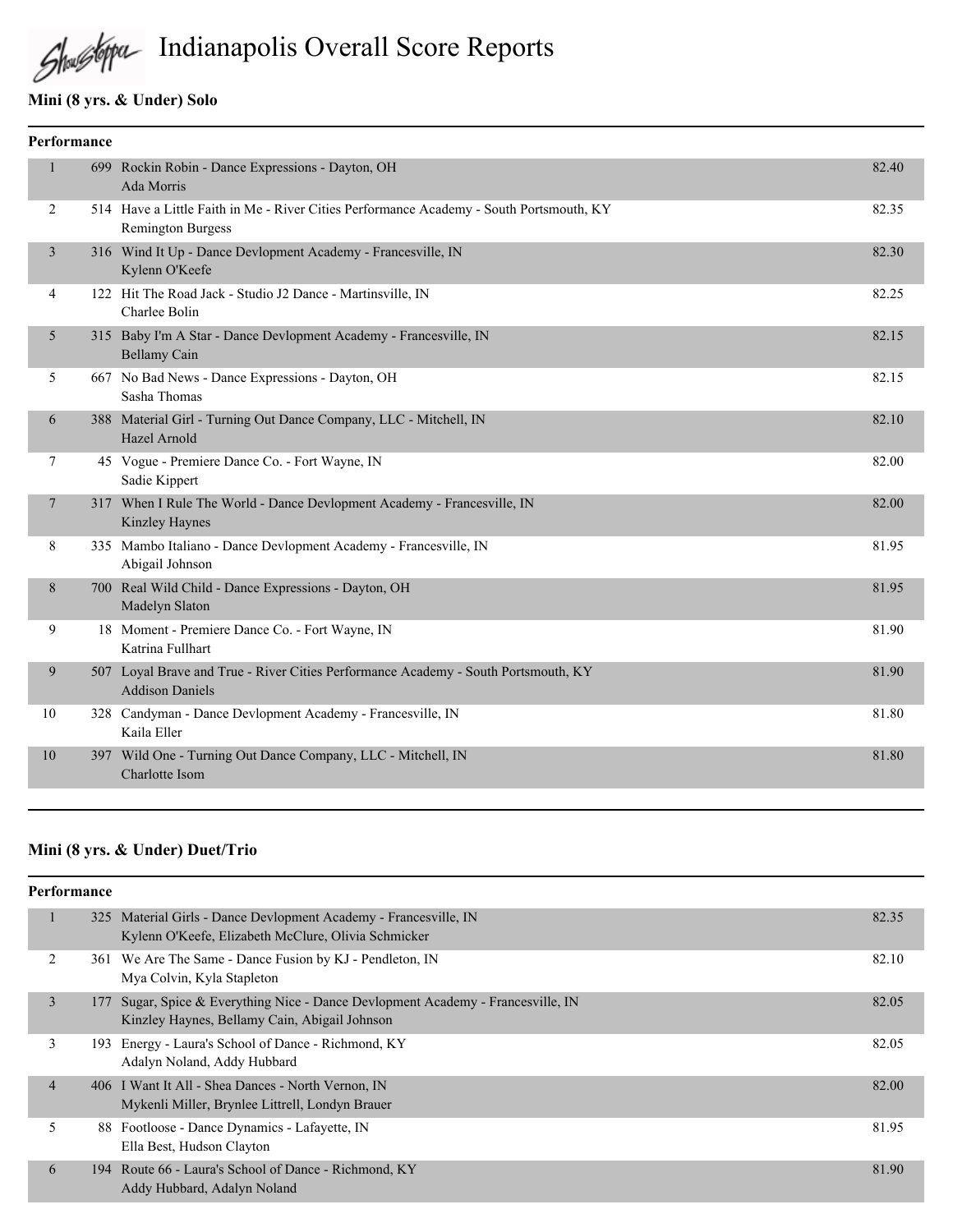|    | 285 Run - Dance Dynamics - Lafayette, IN<br>Carsyn Emery, Elaina Davidson                                     | 81.80 |
|----|---------------------------------------------------------------------------------------------------------------|-------|
| 8  | 844 No Excuses - Turning Out Dance Company, LLC - Mitchell, IN<br>Abigail Gratzer, Emery Nissley              | 81.70 |
| 9  | 520 Little Sally Walker - River Cities Performance Academy - South Portsmouth, KY<br>Ivy Bolin, Ryleigh Green | 81.65 |
| 10 | 750 You Got a Friend in Me - Sonya's Dance Zone - Columbus, IN<br>Lucy Landis, Wren Bryant                    | 81.55 |
|    |                                                                                                               |       |

## **Mini (8 yrs. & Under) Small**

|                | Performance     |                                                                                                                                                                                                                   |        |
|----------------|-----------------|-------------------------------------------------------------------------------------------------------------------------------------------------------------------------------------------------------------------|--------|
| $\mathbf{1}$   |                 | 493 I'm Out - River Cities Performance Academy - South Portsmouth, KY<br>Reese Horner, Kyleigh Trissler, Dylan Ferguson, Carson Robinson, Avery Thompson, Addison Daniels,<br>Remington Burgess, Nyla Wheeler     | 110.10 |
| 1              |                 | 505 Lean on Me - River Cities Performance Academy - South Portsmouth, KY<br>Remington Burgess, Reese Horner, Dylan Ferguson, Bentlee Waginger, Addison Daniels                                                    | 110.10 |
| $\overline{2}$ |                 | 504 Glamorous - River Cities Performance Academy - South Portsmouth, KY<br>Reese Horner, Dylan Ferguson, Bentlee Waginger, Remington Burgess, Addison Daniels                                                     | 110.05 |
| 3              |                 | 321 Once Upon A Princess - Dance Devlopment Academy - Francesville, IN<br>Kylenn O'Keefe, Kinzley Haynes, Elizabeth McClure, Olivia Schmicker, Bellamy Cain, Abigail Johnson,<br>Jia Gutwein                      | 109.90 |
| $\overline{4}$ |                 | 491 Jet Set - River Cities Performance Academy - South Portsmouth, KY<br>Reese Horner, Madilyn Floyd, Kyleigh Trissler, Addison Daniels, Remington Burgess                                                        | 109.80 |
| 5              |                 | 53 Shake the Room - Premiere Dance Co. - Fort Wayne, IN<br>Sadie Kippert, Peyton O'Brien, Mya Treft, Navy Allosso, Reese Drummond, Eve Funk, Mara McKibben,<br>Eva Scholze                                        | 109.70 |
| 6              |                 | 93 Lemonade - Studio J2 Dance - Martinsville, IN<br>Leighanne Hully, Sophia Castro, Khloe Patton, Harper Yarnell, Charlibell Mcmillion, Charlee Bolin,<br>Addison Jette, Alayna-Jean Baptiste, Mikala Pope        | 109.40 |
| 7              |                 | 94 Eyes Of A Child - Studio J2 Dance - Martinsville, IN<br>Leighanne Hully, Sophia Castro, Khloe Patton, Harper Yarnell, Charlibell Mcmillion, Charlee Bolin,<br>Addison Jette, Alayna-Jean Baptiste, Mikala Pope | 109.20 |
| 8              |                 | 380 Jungle Boogie - Dance Expressions - Dayton, OH<br>Cora Farley, Jordynn Dixon, Hannah Hines, Sasha Thomas, Alessandra Zirpola                                                                                  | 109.15 |
| 9              |                 | 410 Burnin' Up - Shea Dances - North Vernon, IN<br>Brynlee Littrell, Londyn Brauer, Amelia Spurlock, Maddox Wilson, Mia Bode, Hannah Mahoy, Mykenli<br>Miller                                                     | 109.10 |
| 10             |                 | 292 Little Red Riding Hood - Dance Dynamics - Lafayette, IN<br>Kendall Milroy, Ella Best, Naomi Gilbert, Adrijana Isailovic, Hudson Clayton                                                                       | 109.00 |
|                | <b>Advanced</b> |                                                                                                                                                                                                                   |        |
| $\mathbf{1}$   |                 | 871 Work Me Down - Sonya's Dance Zone - Columbus, IN<br>Kyree Howe, Marli Schrougham, Olivia Johnson, Julianne Arnett                                                                                             | 109.80 |
| 2              |                 | 243 Rock This Party - Premiere Dance Center - Muncie, IN<br>Charlotte Kishel, Makenley Rhode, Addison Frank, Ally Carrigan                                                                                        | 107.95 |
|                | Competitive     |                                                                                                                                                                                                                   |        |
| $\mathbf{1}$   |                 | 242 Girl in the Mirror - Premiere Dance Center - Muncie, IN<br>Ally Carrigan, Makenley Rhode, Charlotte Kishel, Addison Frank                                                                                     | 109.65 |
|                |                 |                                                                                                                                                                                                                   |        |

## **Mini (8 yrs. & Under) Large**

#### **Performance**

1 502 The Name Game - River Cities Performance Academy - South Portsmouth, KY 110.15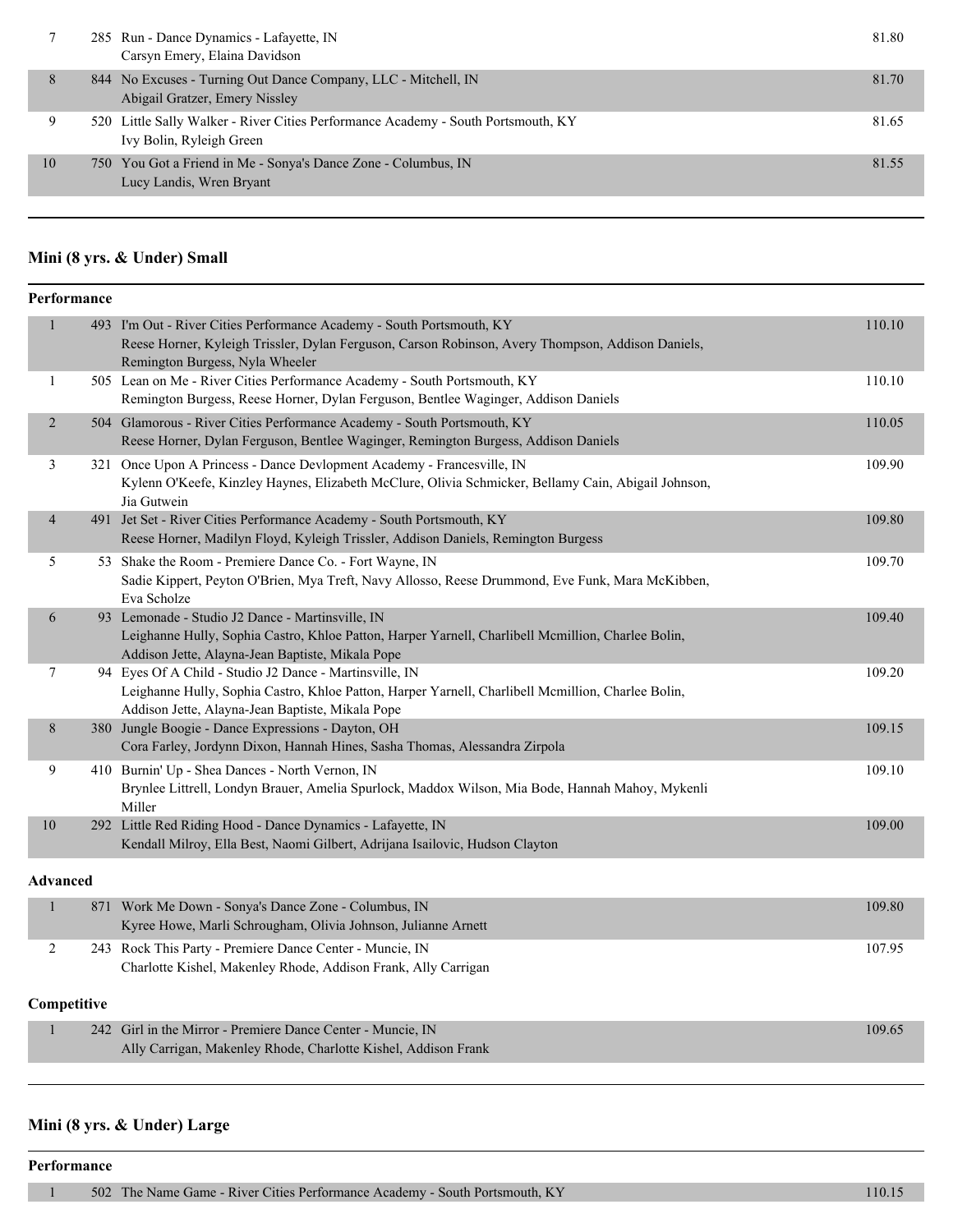|                 | Ola-Marie Armstrong, Remington Burgess, Addison Daniels, Dylan Ferguson, Katie Floyd, Reese Horner,<br>Carson Robinson, Avery Thompson, Kyleigh Trissler, Bentlee Waginger, Nyla Wheeler |        |
|-----------------|------------------------------------------------------------------------------------------------------------------------------------------------------------------------------------------|--------|
| 2               | 503 What a Wonderful World - River Cities Performance Academy - South Portsmouth, KY                                                                                                     | 109.95 |
|                 | Ola-Marie Armstrong, Remington Burgess, Addison Daniels, Dylan Ferguson, Katie Floyd, Reese Horner,                                                                                      |        |
|                 | Carson Robinson, Avery Thompson, Kyleigh Trissler, Bentlee Waginger, Nyla Wheeler                                                                                                        |        |
| 3               | 392 9 to 5 - Turning Out Dance Company, LLC - Mitchell, IN                                                                                                                               | 109.25 |
|                 | Hazel Arnold, Brenna Thomas, Adalyn Griffin, Abigail Gratzer, Zoey Maddox, Saphire Fincel, Raycee                                                                                        |        |
|                 | Hall, Charlotte Isom, Caroline Cessna, Blayke Dillard, Emery Nissley                                                                                                                     |        |
| 4               | 74 Go the Distance - Premiere Dance Co. - Fort Wayne, IN                                                                                                                                 | 108.70 |
|                 | Sophia Campbell, Katrina Fullhart, Makensie West, MiKayla Hardy, Mackey Kuhn, Navy Allosso, Roslyn                                                                                       |        |
|                 | Branam, Elliana Donnelly, Reagan Drummond, Reese Drummond, Eve Funk, Maya Lamm, Eliza                                                                                                    |        |
|                 | McKenzie, Mia Agee                                                                                                                                                                       |        |
| 5               | 753 Be Nice - Sonya's Dance Zone - Columbus, IN                                                                                                                                          | 108.30 |
|                 | Abriel Dehaven, Amy Aguilar, Briaziah Taylor, Brynn Marcum, Carmen Dieter, Claire Rutan, Eloise                                                                                          |        |
|                 | Hudnall, Gemma Patterson, James Wright, Rosie Cawood, Rylee Cawood                                                                                                                       |        |
| 6               | 89 Cruella - Dance Dynamics - Lafayette, IN                                                                                                                                              | 108.10 |
|                 | Hudson Clayton, Alexandra Dunwoody, Ella Best, Mila Burton, Elaina Davidson, Carsyn Emery, Naomi                                                                                         |        |
|                 | Gilbert, Adrijana Isailovic, Anna Osborn, Anthony Osborn, Miah Ramirez                                                                                                                   |        |
| 7               | 620 Such a Good Feeling - Kristie Wright School of Dance - Kokomo, IN                                                                                                                    | 108.05 |
|                 | Ainsley Brown, Quinn Cardinal, Laila Gamble, Cameryn Harris, Charlie Huff, Isabella Kistler, Maya                                                                                        |        |
|                 | Lane, Sophia Raber, Riley Sherrell, Zoey Sherrell, Cate Webster, Elleri Winkler                                                                                                          |        |
| $8\,$           | 743 Finish Line - Sonya's Dance Zone - Columbus, IN                                                                                                                                      | 107.10 |
|                 | Amy Aguilar, Rosie Cawood, Rylee Cawood, Abriel Dehaven, Carmen Dieter, Eloise Hudnall, Brynn                                                                                            |        |
|                 | Marcum, Gemma Patterson, Claire Rutan, James Wright                                                                                                                                      |        |
| 9               | 16 Lollipop - Premiere Dance Co. - Fort Wayne, IN                                                                                                                                        | 106.85 |
|                 | Sophia Campbell, Katrina Fullhart, Roslyn Branam, Elliana Donnelly, Reagan Drummond, Bristyl Eng,<br>Maya Lamm, Eliza McKenzie, Mia Agee, MiKayla Hardy, Mackey Kuhn                     |        |
|                 |                                                                                                                                                                                          |        |
| <b>Advanced</b> |                                                                                                                                                                                          |        |
|                 | 742 WEPA - Sonya's Dance Zone - Columbus, IN                                                                                                                                             | 110.80 |
|                 | Sophia Ellegood-Turnbow, Sydella Charles, Julianne Arnett, Ellie Burdine, Corinne Harmon, Kyree                                                                                          |        |
|                 | Howe, Olivia Johnson, Kelsey Nentrup, Gauri Pillai, Avery Poling, Maizy Tanner-Cornett, Marli                                                                                            |        |
|                 | Schrougham                                                                                                                                                                               |        |
| 2               | 749 Land of a Thousand Dances - Sonya's Dance Zone - Columbus, IN                                                                                                                        | 110.40 |
|                 | Avery Poling, Corinne Harmon, Ellie Burdine, Gauri Pillai, Julianne Arnett, Kyree Howe, Maizy                                                                                            |        |
|                 | Tanner-Cornett, Marli Schrougham, Olivia Johnson, Sophia Ellegood-Turnbow, Sydella Charles, Kelsey                                                                                       |        |
|                 | Nentrup                                                                                                                                                                                  |        |
|                 | 803 Hoops - Sonya's Dance Zone - Columbus, IN                                                                                                                                            | 109.60 |
|                 | Ellie Burdine, Avery Poling, Corinne Harmon, Gauri Pillai, Julianne Arnett, Kelsey Nentrup, Kyree                                                                                        |        |
|                 | Howe, Maizy Tanner-Cornett, Marli Schrougham, Olivia Johnson, Sophia Ellegood-Turnbow, Taylor                                                                                            |        |
|                 | Anderson                                                                                                                                                                                 |        |
| 4               | 806 Fly - Sonya's Dance Zone - Columbus, IN                                                                                                                                              | 109.35 |
|                 | Ellie Burdine, Avery Poling, Corinne Harmon, Gauri Pillai, Julianne Arnett, Kelsey Nentrup, Kyree                                                                                        |        |
|                 | Howe, Maizy Tanner-Cornett, Marli Schrougham, Olivia Johnson, Sydella Charles, Sophia                                                                                                    |        |
|                 | Ellegood-Turnbow                                                                                                                                                                         |        |

## **Junior (9 - 11 yrs.) Solo**

| <b>Performance</b> |  |                                                                                 |       |  |
|--------------------|--|---------------------------------------------------------------------------------|-------|--|
|                    |  | 313 Second Life - Dance Devlopment Academy - Francesville, IN<br>Emri Metzger   | 84.20 |  |
|                    |  | 702 Born This Way - Dance Expressions - Dayton, OH<br>Meadow Kavalauskas        | 84.10 |  |
|                    |  | 675 Game of Survival - Dance Expressions - Dayton, OH<br>Simora Singleton       | 83.85 |  |
| 4                  |  | 557 Child of the Moon - Dream Dance Studio - Attica, IN<br>Gracelyn Vredenburgh | 83.80 |  |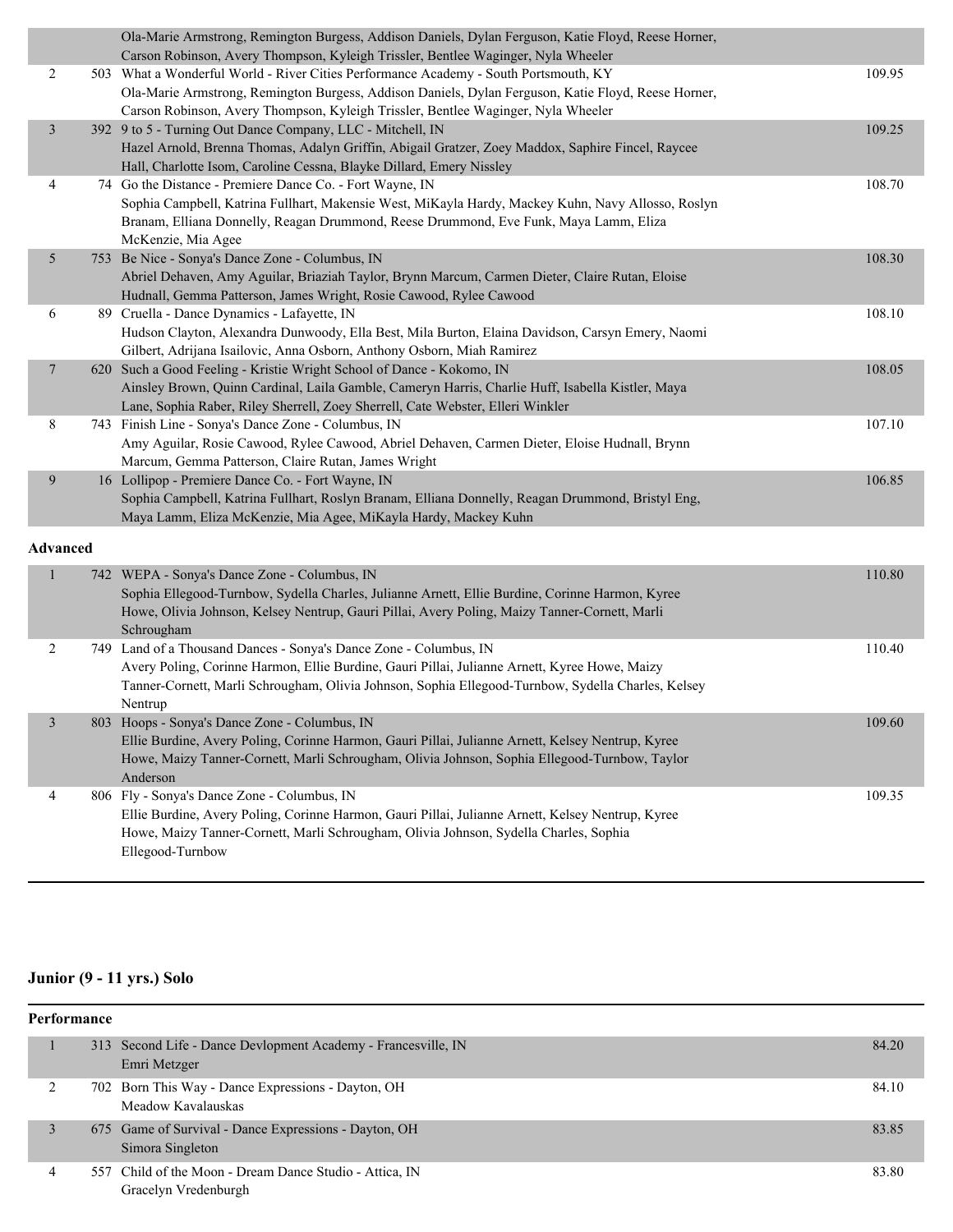| 5      |     | 874 I Dare You - Sonya's Dance Zone - Columbus, IN<br>Lydia Broady                           | 83.65 |
|--------|-----|----------------------------------------------------------------------------------------------|-------|
| 6      |     | 676 Surf Crazy - Dance Expressions - Dayton, OH<br>Lily Stephan                              | 83.55 |
| $\tau$ |     | 314 Savage - Dance Devlopment Academy - Francesville, IN<br>Isabella Sutton                  | 83.35 |
| 8      |     | 860 Superman - Sonya's Dance Zone - Columbus, IN<br>Garrett Marcum                           | 83.25 |
| 9      | 669 | The Greatest Star - Dance Expressions - Dayton, OH<br><b>Madison Gallup</b>                  | 83.15 |
| 9      |     | 841 Last Forever - River Cities Performance Academy - South Portsmouth, KY<br>Avery Thompson | 83.15 |
| 10     |     | 703 Disco Fever - Dance Expressions - Dayton, OH<br>Adalyn Neil                              | 83.10 |
| 10     | 872 | Burning House - Sonya's Dance Zone - Columbus, IN<br>Rylee Cawood                            | 83.10 |

#### **Advanced**

|                |     | 672 Paint It, Black - Dance Expressions - Dayton, OH<br><b>Allison Oakes</b>  | 85.30 |
|----------------|-----|-------------------------------------------------------------------------------|-------|
| 2              |     | 677 Brand New Day - Dance Expressions - Dayton, OH<br>Fable Walton            | 84.75 |
| 3              |     | 135 Taken - Studio J2 Dance - Martinsville, IN<br>Rileigh O'Neal              | 84.55 |
| 3              |     | 668 Do You Love Me - Dance Expressions - Dayton, OH<br>Ava Brewer             | 84.55 |
| $\overline{4}$ |     | 853 In The Air - Sonya's Dance Zone - Columbus, IN<br>Jennifer Landis         | 84.25 |
| 5              |     | 199 Pulled - Laura's School of Dance - Richmond, KY<br>Nora McIntier          | 84.20 |
| 6              | 851 | Black Sea - Sonya's Dance Zone - Columbus, IN<br>Hailey Million               | 84.05 |
| 7              |     | 132 Rainbow - Studio J2 Dance - Martinsville, IN<br>Jolynn Davis              | 84.00 |
| 7              |     | 856 Ice Ice Baby - Sonya's Dance Zone - Columbus, IN<br>Alexandria Burdine    | 84.00 |
| 8              | 41  | Clap Snap - Premiere Dance Co. - Fort Wayne, IN<br>Meredith Johnson           | 83.95 |
| 8              |     | 873 I Can Be Anything - Sonya's Dance Zone - Columbus, IN<br>Marli Schrougham | 83.95 |
| 9              |     | 870 Fierce - Sonya's Dance Zone - Columbus, IN<br>Olivia Johnson              | 83.80 |
| 10             |     | 197 Survive - Laura's School of Dance - Richmond, KY<br><b>Braelyn Short</b>  | 83.70 |

## **Competitive**

|   | 476 Who I'm Meant To Be - Expressions Dance Theatre - Crescent Springs, KY<br><b>Avery Larcade</b> | 85.45 |
|---|----------------------------------------------------------------------------------------------------|-------|
|   | 474 Stand in the Light - Expressions Dance Theatre - Crescent Springs, KY<br>Elin Fassbender       | 84.75 |
|   | 275 Cloudy Day - Premiere Dance Center - Muncie, IN<br>Olivia Allen                                | 84.70 |
| 4 | 19 Moonlight - Premiere Dance Co. - Fort Wayne, IN<br>Mackenzie Zumstein                           | 84.50 |
|   | 839 I'm Still Standing - Premiere Dance Center - Muncie, IN<br>Charlee Mealy                       | 84.10 |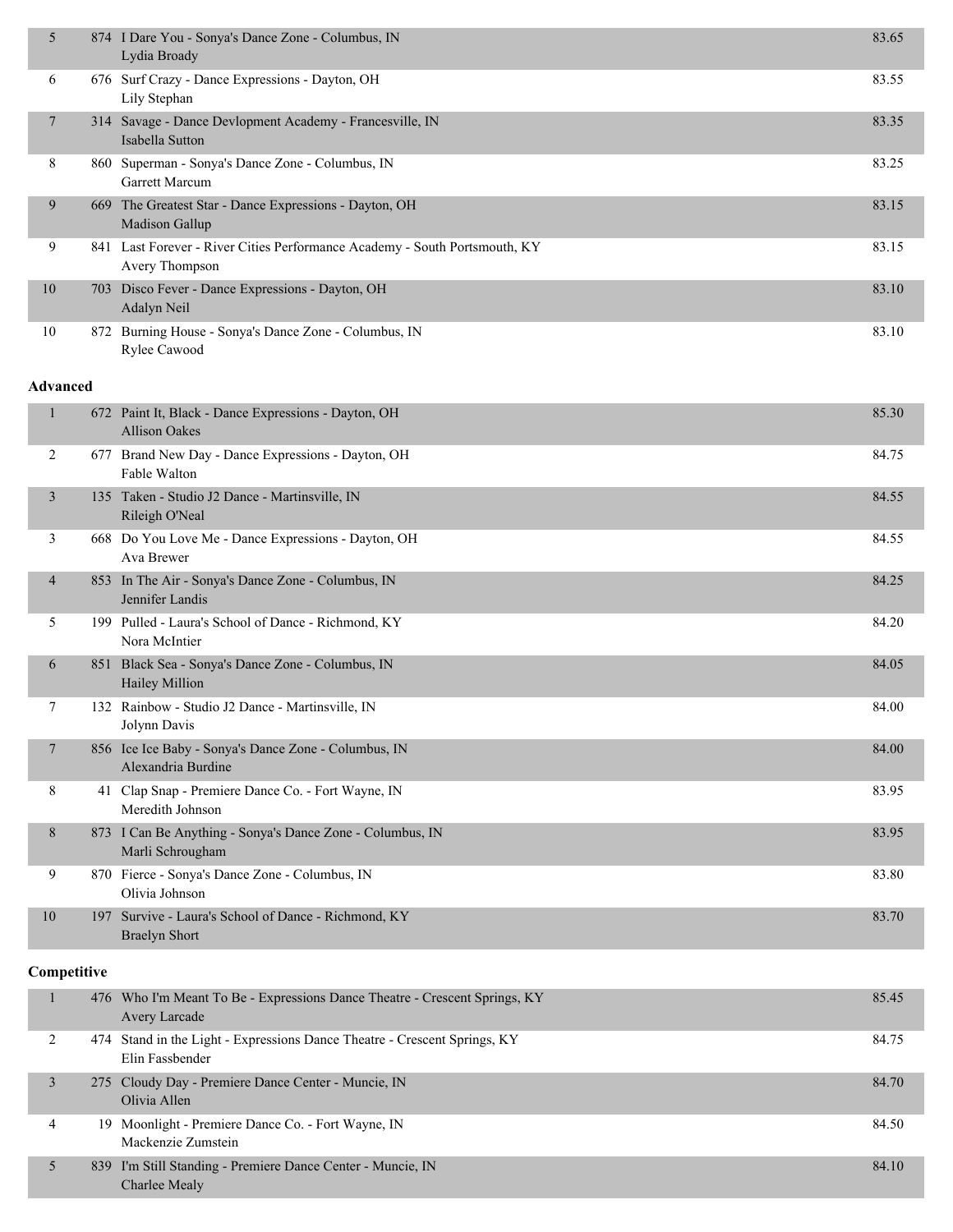| <sub>0</sub> | 250 On Broadway - Premiere Dance Center - Muncie, IN<br>Ava Andrews                | 84.05 |
|--------------|------------------------------------------------------------------------------------|-------|
|              | 277 Friend Like Me - Premiere Dance Center - Muncie, IN<br>Emma Vanderbilt         | 83.85 |
| 8            | 458 Love Myself - Expressions Dance Theatre - Crescent Springs, KY<br>Rylan Kramer | 83.70 |
| 9            | 249 Fight Song - Premiere Dance Center - Muncie, IN<br>Paige Petty                 | 83.60 |
|              |                                                                                    |       |

## **Junior (9 - 11 yrs.) Duet/Trio**

|                 | Performance |                                                                                                                            |       |
|-----------------|-------------|----------------------------------------------------------------------------------------------------------------------------|-------|
| 1               |             | 561 More, More, More - Dream Dance Studio - Attica, IN<br>Maria Frasch, Tynli Childress, Gracelyn Vredenburgh              | 83.30 |
| 2               |             | 617 Old Friends - Wilmington Performing Arts Studio - Wilmington, OH<br>Naylah Patrick, Kassie Wisecup                     | 83.25 |
| $\mathfrak{Z}$  |             | 613 Three Little Birds - Wilmington Performing Arts Studio - Wilmington, OH<br>Abigail Spradlin, Ava Seewer, Jillian Snarr | 83.00 |
| 4               |             | 423 Little Bitty Pretty One - Dixon Dance Studio - Greensburg, IN<br>Cadence Buck, Eleanor Davis                           | 82.95 |
| 5               |             | 319 Kill The Lights - Dance Devlopment Academy - Francesville, IN<br>Emri Metzger, Isabella Sutton, Alyvia Faler           | 82.80 |
| 5               |             | 324 Friends On The Other Side - Dance Devlopment Academy - Francesville, IN<br>Mirabel Young, Isabella Sutton              | 82.80 |
| 5               |             | 864 Applause - Sonya's Dance Zone - Columbus, IN<br>Maizy Tanner-Cornett, Sophia Ellegood-Turnbow                          | 82.80 |
| 6               |             | 409 Fire & Light - Shea Dances - North Vernon, IN<br>Marlee Moore, Mia Bode                                                | 82.70 |
| 7               |             | 542 Good Morning - Beth's Dancenter - Columbus, IN<br>Brynn Kelley, Alicia Mann                                            | 82.45 |
| 8               |             | 402 Villian - Shea Dances - North Vernon, IN<br>Alexis Hughes, Olivia Johnson                                              | 82.40 |
| 9               |             | 619 Girls Just Wanna Have Fun - Wilmington Performing Arts Studio - Wilmington, OH<br>Anslee Seewer, Everlee Looft         | 82.35 |
| 10              |             | 422 I'm Still Standing - Dixon Dance Studio - Greensburg, IN<br>Chloe Adams, Madison Bowles                                | 82.25 |
| <b>Advanced</b> |             |                                                                                                                            |       |
| $\mathbf{1}$    |             | 695 Count on Me - Dance Expressions - Dayton, OH<br>Allison Oakes, Fable Walton, Simora Singleton                          | 84.65 |
| 2               |             | 192 Feel Good - Laura's School of Dance - Richmond, KY<br>Braelyn Short, Kloe Jackson, Nora McIntier                       | 84.50 |
| 3               |             | 46 I'll Be There - Premiere Dance Co. - Fort Wayne, IN<br>Evy Heck, Brooke Goeglein                                        | 84.25 |
| 4               |             | 39 Runaway - Premiere Dance Co. - Fort Wayne, IN<br>Adyson Kippert, Ellynn Amos                                            | 83.95 |
| 5               |             | 110 Are You With Me - Studio J2 Dance - Martinsville, IN<br>Aubrey Williams, Noelle Davis                                  | 83.80 |
| 6               |             | 510 Gift of a Friend - River Cities Performance Academy - South Portsmouth, KY<br>Addison Daniels, Alexis Bowling          | 83.60 |
| $\overline{7}$  |             | 858 Together, Wherever We Go - Sonya's Dance Zone - Columbus, IN<br>Alexandria Burdine, Garrett Marcum, Kenzie Stevens     | 83.25 |
| 8               |             | 294 Snap Back - Dance Dynamics - Lafayette, IN<br>Averie Munsey, Nola Frantz                                               | 82.80 |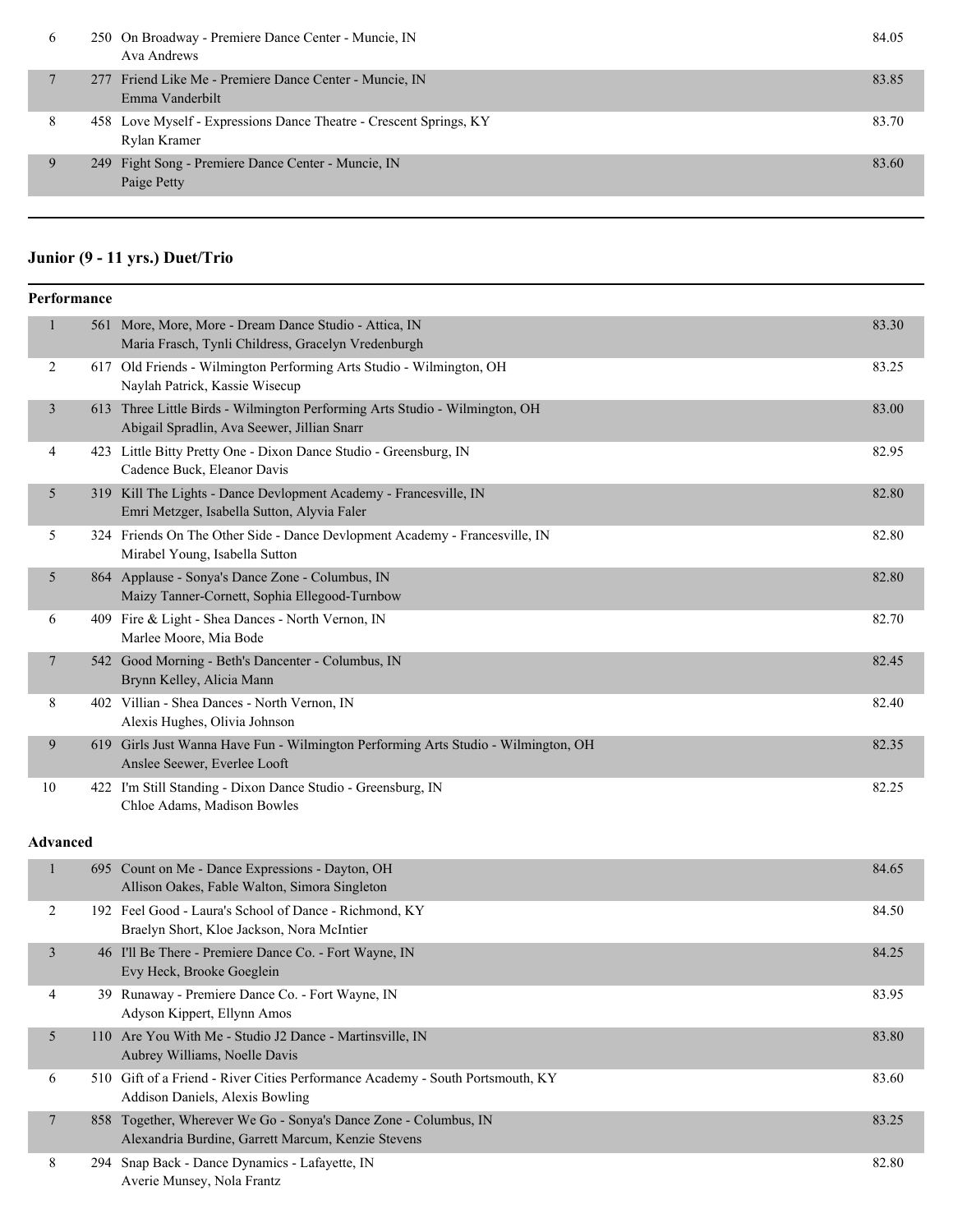|  | 124 Lets Make Our Movies - Studio J2 Dance - Martinsville, IN<br>Khloe Kieninger, Rileigh Oneal             | 84.50 |
|--|-------------------------------------------------------------------------------------------------------------|-------|
|  | 302 Cold Hearted Snake - Dance Dynamics - Lafayette, IN<br>Kennedy Robertson, Lola Rabideau, Miriam Gilbert | 84.35 |

## **Junior (9 - 11 yrs.) Small**

| Performance     |                                                                                                                                                                                                             |        |
|-----------------|-------------------------------------------------------------------------------------------------------------------------------------------------------------------------------------------------------------|--------|
| $\mathbf{1}$    | 82 Footloose - Dance Fusion by KJ - Pendleton, IN                                                                                                                                                           | 111.80 |
|                 | Taelyn Pate, Makayla Cochran, Madalynn Gosnell, Kylie Filbrun, Isabelle Turner, Chloe Takach, Kinley<br>Stapleton, Khloe Haler                                                                              |        |
| $\overline{c}$  | 582 Blackbird - Wilmington Performing Arts Studio - Wilmington, OH                                                                                                                                          | 110.80 |
|                 | Stella Short, Layla Coey, Kassie Wisecup, Jillian Snarr, Ava Seewer, Alexis Murphy, Abigail Spradlin,<br>Naylah Patrick                                                                                     |        |
| $\mathfrak{Z}$  | 826 Bounce Back - Playhouse Studio of Dance - Marion, IN<br>Cambrea Lewis, Kolbey Hehle, Jazzlynn Smith, Liberty Rangel, Taylor Shenefield                                                                  | 110.75 |
| 4               | 828 Runaway Baby - Playhouse Studio of Dance - Marion, IN<br>Cambrea Lewis, Christionna Villarreal, Claire Tittle, Jazzlynn Smith                                                                           | 110.70 |
| 5               | 407 Hallelujah - Shea Dances - North Vernon, IN<br>Olivia Johnson, Marlee Moore, Alyssa Dowell, Tatum Mull, Alexis Hughes                                                                                   | 110.65 |
| 6               | 597 Fame - Wilmington Performing Arts Studio - Wilmington, OH<br>Naylah Patrick, Ava Seewer, Alexis Murphy, Abigail Spradlin, Kassie Wisecup, Jillian Snarr, Stella Short,<br>Layla Coey                    | 110.50 |
| 6               | 599 Hazy Shade of Winter - Wilmington Performing Arts Studio - Wilmington, OH<br>Abigail Spradlin, Ava Seewer, Jillian Snarr, Kassie Wisecup, Kayleigh Cox, Naylah Patrick                                  | 110.50 |
| 7               | 581 Wings - Wilmington Performing Arts Studio - Wilmington, OH<br>Kiley Murphy, Everlee Looft, Aubrey Huelskamp, Anslee Seewer                                                                              | 110.45 |
| 8               | 735 Level Up - Mahogany Contemporary Dance Academy - Indianapolis, IN<br>Nella Spencer, Laiah Allen, Gia Knox, Dei'Ana Elliott, Aiden Walker, Karrington Grace, Jordyn Teague,<br>Ar'Rhiann Reese           | 110.35 |
| 8               | 756 Never Enough - Sonya's Dance Zone - Columbus, IN<br>Braelyn Bennett, Camille Harmon, Garrett Marcum, Kenzie Stevens, Myla Hawkins, Taylor Anderson                                                      | 110.35 |
| 9               | 804 You Wear It Well - Sonya's Dance Zone - Columbus, IN<br>Braelyn Bennett, Garrett Marcum, Myla Hawkins, Kenzie Stevens, Taylor Anderson                                                                  | 110.25 |
| 10              | 745 Bill\$ - Sonya's Dance Zone - Columbus, IN<br>Braelyn Bennett, Camille Harmon, Kiara Athaide, Lydia Broady, Taylor Anderson, Garrett Marcum                                                             | 110.15 |
| <b>Advanced</b> |                                                                                                                                                                                                             |        |
| $\mathbf{1}$    | 381 New York, New York - Dance Expressions - Dayton, OH<br>Allison Oakes, Ja'Tara Jones, Lauren McBride, Zoey Renner, Simora Singleton, Britlynn Schmidt,<br>Makayla Vaughn, Fable Walton                   | 113.60 |
| 2               | 71 So Good - Premiere Dance Co. - Fort Wayne, IN<br>Rylin Butler, Lexi Bilodeau, Evy Heck, Caroline Clabaugh, Brooke Goeglein                                                                               | 112.50 |
| $\mathfrak{Z}$  | 757 New York New York - Sonya's Dance Zone - Columbus, IN<br>Alexandria Burdine, Anna Ruble, Hailey Million, Jennifer Landis, Isabel Poling, Katie Carnes, Kenzie<br>Stevens, Kaitlyn Johnson, Siena Glover | 112.40 |
| 4               | 96 Concrete Angel - Studio J2 Dance - Martinsville, IN<br>Addy Quincy, Noelle Davis, Leighanne Hully, Jolynn Davis, Aubrey Williams, Aubrey Haack, Aubree<br>Carey                                          | 112.00 |
| 5               | 64 Hey Drum - Premiere Dance Co. - Fort Wayne, IN<br>Lexi Bilodeau, Clara Blundall, Meredith Johnson, Sofia Fryar, Adyson Kippert, Elsie Schwartz,<br>Brooklynn Donnelly, Ellie Skelton                     | 111.80 |
| 6               | 59 Hot Hot Hot - Premiere Dance Co. - Fort Wayne, IN<br>Madyn Miller, Ellie Skelton, Claire Gerardot, Caroline Hartzell, Brooklynn Donnelly, Arianna Iannettoni,<br>Noelle Berkley, Chloe Campbell          | 111.70 |
| 7               | 189 When I Grow Up - Laura's School of Dance - Richmond, KY                                                                                                                                                 | 111.65 |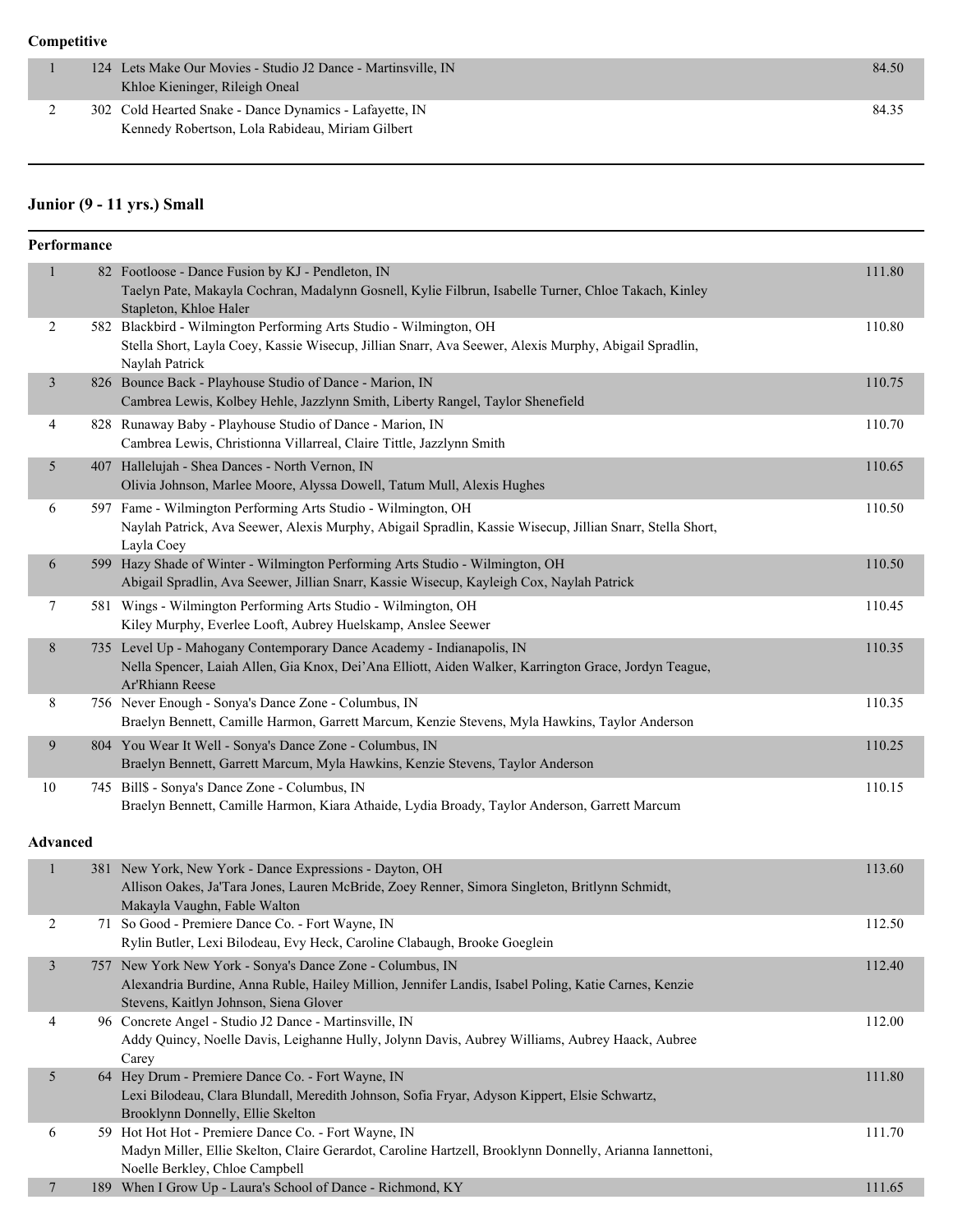|                | Phoebe Cobb, Nora McIntier, Malaysia Adams, Kloe Jackson, Braelyn Short, Alyssa Blair                                                                                                                            |        |
|----------------|------------------------------------------------------------------------------------------------------------------------------------------------------------------------------------------------------------------|--------|
| 8              | 190 Teach Me How To Shimmy - Laura's School of Dance - Richmond, KY<br>Braelyn Short, Kloe Jackson, Malaysia Adams, Nora McIntier, Phoebe Cobb                                                                   | 111.35 |
| 9              | 191 Climb - Laura's School of Dance - Richmond, KY<br>Braelyn Short, Kloe Jackson, Malaysia Adams, Nora McIntier, Phoebe Cobb, Alyssa Blair                                                                      | 111.30 |
| 10             | 63 The Most Beautiful Things - Premiere Dance Co. - Fort Wayne, IN<br>Madyn Miller, Noelle Berkley, Caroline Hartzell, Claire Gerardot, Ellie Skelton                                                            | 111.10 |
| Competitive    |                                                                                                                                                                                                                  |        |
|                | 442 Doin The Boom Boom - Expressions Dance Theatre - Crescent Springs, KY<br>Emma Bucher, Finley Clifton, Audrey Fraley, Avery Larcade, Liam Martin, Mallory Rommel                                              | 114.55 |
| 2              | 107 The Kids Are Coming - Studio J2 Dance - Martinsville, IN<br>Khloe Kieninger, Jolynn Davis, Aubree Carey, Emmeline Cragen, Addy Quincy, Rileigh Oneal, Charlee<br>Bolin, Shealynn Coen                        | 111.75 |
| 3              | 72 Na Na Na - Premiere Dance Co. - Fort Wayne, IN<br>Meredith Johnson, Madyn Miller, Mackenzie Zumstein, Elsie Schwartz, Ellie Skelton, Clara Blundall,<br>Caroline Hartzell, Brooklynn Donnelly, Noelle Berkley | 111.60 |
| 4              | 60 Angels - Premiere Dance Co. - Fort Wayne, IN<br>Lexi Bilodeau, Clara Blundall, Mackenzie Zumstein, Brooke Goeglein, Elsie Schwartz, Caroline<br>Clabaugh, Sofia Fryar                                         | 111.50 |
| 5              | 248 Iggy Mix - Premiere Dance Center - Muncie, IN<br>Isabella Jackson, Claire Miller, Clara Ewing, Hadley Kruger, Anna Dowdle, Ryah Derby                                                                        | 111.40 |
| 6              | 241 Praying - Premiere Dance Center - Muncie, IN<br>Trystin Crist, Emma Vanderbilt, Olivia Allen, Ava Andrews, Paige Petty, Maelle Hewitt                                                                        | 111.05 |
| $\overline{7}$ | 238 Block Party - Premiere Dance Center - Muncie, IN<br>Chelsta Barnes, Isabelle Ambler, Ryah Derby, Anna Dowdle, Clara Ewing, Allison Fulton, Alexis Mastin,<br>Claire Miller                                   | 110.80 |

## **Junior (9 - 11 yrs.) Large**

|                | Performance |                                                                                                                                                                                                                                                                                     |        |  |  |  |
|----------------|-------------|-------------------------------------------------------------------------------------------------------------------------------------------------------------------------------------------------------------------------------------------------------------------------------------|--------|--|--|--|
|                |             | 555 Jailhouse Rock - Dream Dance Studio - Attica, IN<br>Darla Pickett, Addilyn Hughes, Zoie Woo, Tynli Childress, Lacy Cunningham, Kaylin Brier, Kambri<br>Willis, Jaly Kirkpatrick, Jane Smiley, Bryleigh Bowlus                                                                   | 111.05 |  |  |  |
| 2              |             | 144 Conga - Dance Elite - Kokomo, IN<br>Sophia Cline, Skylar Altmaier, Rylan Nelson, Piper Schuck, Marie McPike, Lily Stedry, Lilly Williams,<br>Jocelyn Jenkins, Harper Shoultz, Emma Shacklee, Charlee Lowe, Cecilia Shimer, Mia Neuhauser                                        | 110.85 |  |  |  |
| $\overline{3}$ |             | 342 Flying - Dance Fusion by KJ - Pendleton, IN<br>Katharine Bowman, Makayla Cochran, Mya Colvin, Kylie Filbrun, Madalynn Gosnell, Khloe Haler,<br>Taelyn Pate, Kinley Stapleton, Kyla Stapleton, Chloe Takach, Isabelle Turner, Adalyn Coffman, Kevi<br>Jaskula                    | 110.50 |  |  |  |
| 4              |             | 739 Category Is - Mahogany Contemporary Dance Academy - Indianapolis, IN<br>Jacsyn Elliott, Karrington Grace, Cassidy Jones, Ar'Rhiann Reese, Nella Spencer, Kamryn Norris,<br>Dei'Ana Elliott, DaNajah Parker, Croix Daniel, Aria Richardson                                       | 110.15 |  |  |  |
| 5              | 337         | Wanna Dance With Somebody - Dance Fusion by KJ - Pendleton, IN<br>Kyla Stapleton, Mya Colvin, Makayla Cochran, Madalynn Gosnell, Kinley Stapleton, Khloe Haler,<br>Katharine Bowman, Isabelle Turner, Chloe Takach, Alyvia Stewart, Adalyn Marchbank, Kylie Filbrun,<br>Taelyn Pate | 110.05 |  |  |  |
| 6              |             | 145 Tightrope - Dance Elite - Kokomo, IN<br>Ryleigh Marburger, Olivia Yazdani, Mirabella Pruitt, Kaylie Hardoin, Emma Plonske, Audrey Higgins,<br>Addison Cline, Kennedy Fugett, Brynna Fife, Ava Dillman, Akayla Flynn                                                             | 109.95 |  |  |  |
| 6              |             | 391 What I Like About You - Turning Out Dance Company, LLC - Mitchell, IN<br>Norah Isom, Maci Nissley, Macee Edwards, Lola Gilbert, Klare Cline, Harper Brace, Harli Earl, Harleigh<br>Reeve, Colton Gill, Brinlee Short, Alaina Cessna                                             | 109.95 |  |  |  |

#### **Advanced**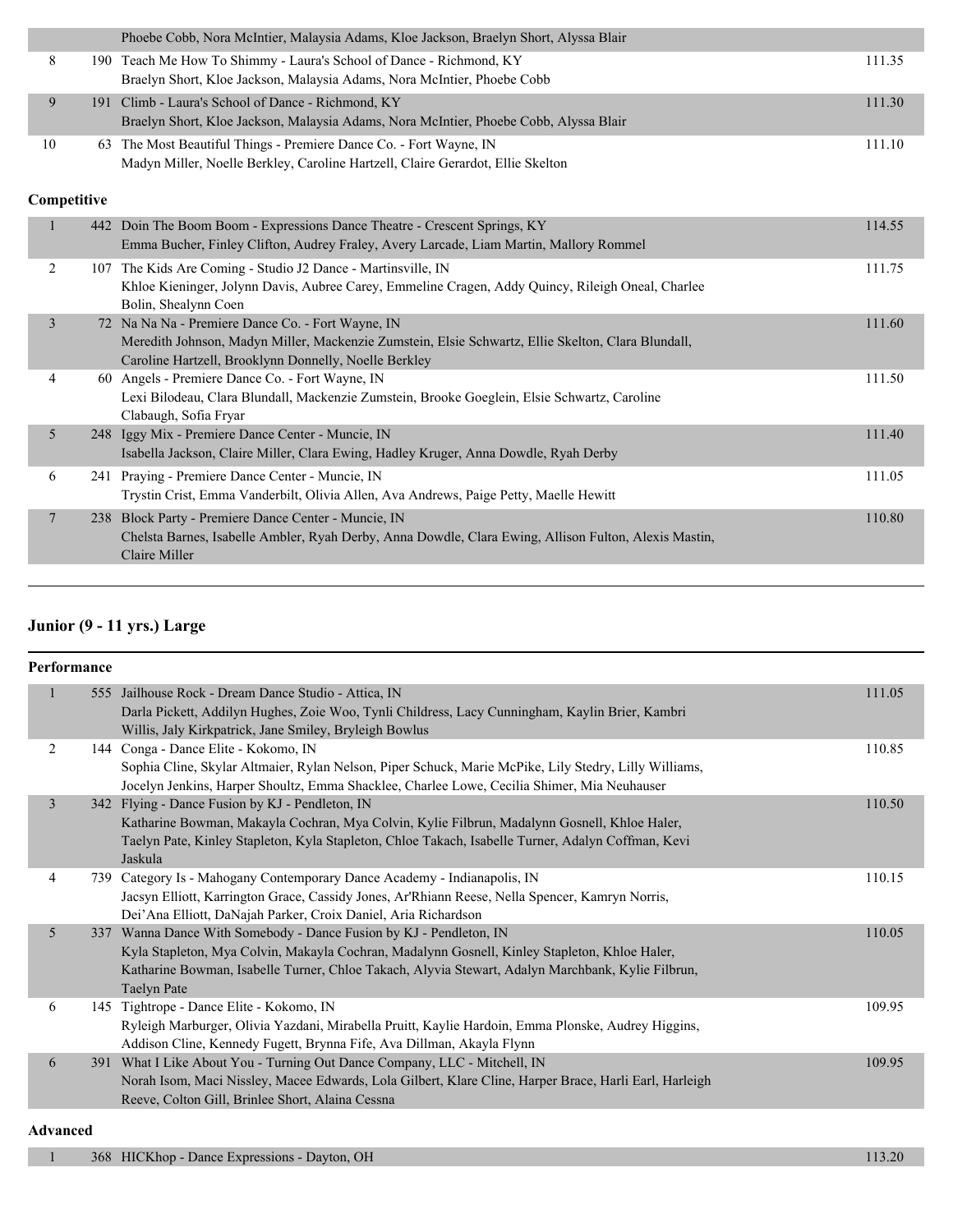|                | Madison Gallup, Kaitlyn Irwin, Ja'Tara Jones, Meadow Kavalauskas, Lauren McBride, Allison Oakes,<br>Britlynn Schmidt, Lily Stephan, Simora Singleton, Makayla Vaughn, Fable Walton, Zoey Renner, Sasha |        |
|----------------|--------------------------------------------------------------------------------------------------------------------------------------------------------------------------------------------------------|--------|
|                | Thomas                                                                                                                                                                                                 |        |
| 2              | 748 Because You Loved Me - Sonya's Dance Zone - Columbus, IN                                                                                                                                           | 112.80 |
|                | Alexandria Burdine, Anna Ruble, Emily Lloyd, Hailey Million, Isabel Poling, Jennifer Landis, Kaitlyn                                                                                                   |        |
|                | Johnson, Katie Carnes, Lydia Broady, Siena Glover                                                                                                                                                      |        |
| $\mathfrak{Z}$ | 367 Tomorrow - Dance Expressions - Dayton, OH                                                                                                                                                          | 112.35 |
|                | Fable Walton, Britlynn Schmidt, Ja'Tara Jones, Allison Oakes, Simora Singleton, Lauren McBride, Zoey                                                                                                   |        |
|                | Renner, Makayla Vaughn, Adalyn Ashley, Meadow Kavalauskas, Lily Stephan, Madison Gallup                                                                                                                |        |
| 4              | 800 90s Are Back - Sonya's Dance Zone - Columbus, IN                                                                                                                                                   | 111.90 |
|                | Alexandria Burdine, Braelyn Bennett, Camille Harmon, Garrett Marcum, Hailey Million, Kenzie Stevens,                                                                                                   |        |
|                | Lydia Broady, Myla Hawkins, Taylor Anderson, Siena Glover, Anna Ruble, Katie Carnes, Kaitlyn                                                                                                           |        |
|                | Johnson, Kiara Athaide, Isabel Poling, Jennifer Landis                                                                                                                                                 |        |
| 5              | 758 Run the World - Sonya's Dance Zone - Columbus, IN                                                                                                                                                  | 111.20 |
|                | Alexandria Burdine, Anna Ruble, Camille Harmon, Emily Lloyd, Hailey Million, Isabel Poling, Jennifer                                                                                                   |        |
|                | Landis, Kaitlyn Johnson, Katie Carnes, Lydia Broady, Siena Glover                                                                                                                                      |        |
| Competitive    |                                                                                                                                                                                                        |        |
| 1              | 443 Feel Good - Expressions Dance Theatre - Crescent Springs, KY                                                                                                                                       | 114.00 |
|                | Rylan Kramer, Makenna Bitter, Liam Martin, Finley Clifton, Emma Bucher, Elin Fassbender, Brooke                                                                                                        |        |
|                | Birkley, Avery Larcade, Audrey Fraley, Molly Bruns                                                                                                                                                     |        |
| $\overline{2}$ | 451 Friend Like Me - Expressions Dance Theatre - Crescent Springs, KY                                                                                                                                  | 113.35 |
|                | Heilah Bichler, Finley Clifton, Emma Bucher, Elin Fassbender, Catherine Barsan, Brooke Birkley, Avery                                                                                                  |        |
|                | Larcade, Audrey Fraley, Ana Vega, Liberty Stubblefield, Shamiso Chikwenhere, Nadin Asad, Stella                                                                                                        |        |
|                | Raybuck, Sammy Hoover, Rylan Kramer, Mallory Rommel, Makenna Bitter, Liam Martin, Ava Arnzen                                                                                                           |        |
| $\mathfrak{Z}$ | 55 Dive in the Pool - Premiere Dance Co. - Fort Wayne, IN                                                                                                                                              | 112.30 |
|                | Lexi Bilodeau, Evy Heck, Clara Blundall, Mackenzie Zumstein, Meredith Johnson, Brooke Goeglein,                                                                                                        |        |
|                | Caroline Clabaugh, Sofia Fryar, Adyson Kippert, Elsie Schwartz                                                                                                                                         |        |
| 4              | 265 Big Noise - Premiere Dance Center - Muncie, IN                                                                                                                                                     | 112.15 |
|                | Lindsey Mathews, Lauren Diamond, Greta Hannon, Ella Ewing, Cassie Swander, Trystin Crist, Olivia                                                                                                       |        |
|                | Allen, Maci Goodpaster, Emma Vanderbilt, Ellianna Po, Ava Andrews                                                                                                                                      |        |
| 5              | 428 Soar - Expressions Dance Theatre - Crescent Springs, KY                                                                                                                                            | 111.85 |
|                | Emma Bucher, Finley Clifton, Elin Fassbender, Audrey Fraley, Sammy Hoover, Kensley Houglan, Rylan                                                                                                      |        |
|                | Kramer, Avery Larcade, Liam Martin, Heilah Bichler, Brooke Birkley, Makenna Bitter, Ava Arnzen,                                                                                                        |        |
|                | Stella Raybuck, Liberty Stubblefield, Ana Vega, Catherine Barsan, Mallory Rommel                                                                                                                       |        |
| 6              | 239 Soda Pop - Premiere Dance Center - Muncie, IN                                                                                                                                                      | 111.25 |
|                | Alexis Mastin, Anna Dowdle, Chelsta Barnes, Claire Miller, Clara Ewing, Isabelle Ambler, Ryah Derby,                                                                                                   |        |
|                | Isabella Jackson, Caroline Eliason, Allison Fulton, Maelle Hewitt                                                                                                                                      |        |
| $\overline{7}$ | 837 Control - Premiere Dance Center - Muncie, IN                                                                                                                                                       | 110.85 |
|                | Lauren Diamond, Greta Hannon, Ella Ewing, Cassie Swander, Trystin Crist, Olivia Allen, Maelle Hewitt,                                                                                                  |        |
|                |                                                                                                                                                                                                        |        |

Laken Kilmer, Emma Vanderbilt, Ellianna Po, Ava Andrews 8 299 Paparazzi - Dance Dynamics - Lafayette, IN 110.25 Lola Rabideau, Kennedy Robertson, Kennedy Shuler, Ella Hufty, Nola Frantz, Marley Justice, Lyla Schenk, Olivia Balicky, Kiersten Miller, Miriam Gilbert

#### **Junior (9 - 11 yrs.) Super**

Stubblefield

| Performance        |                                                                                                                                                                                                                                                                                                                                                                                                                                                                                                   |        |  |  |  |
|--------------------|---------------------------------------------------------------------------------------------------------------------------------------------------------------------------------------------------------------------------------------------------------------------------------------------------------------------------------------------------------------------------------------------------------------------------------------------------------------------------------------------------|--------|--|--|--|
|                    | 382 Survivor - Turning Out Dance Company, LLC - Mitchell, IN<br>Zoey Maddox, Hazel Arnold, Adalyn Griffin, Klare Cline, Alaina Cessna, Caroline Cessna, Raycee Hall,<br>Harper Brace, Lola Gilbert, Ridgelynn Grissom, Khloe Cline, Kenley Davis, Harleigh Reeve, Norah<br>Tanksley, Brooklyn Banks, Madi Roberts, Remi Arthur, Sadie Carlise, Madelyn Shaw, Beau Warren,<br>Lillian Guess, Lexie Whaley, Aurielle Blackwell, Cadence Spaulding, Saphire Fincel, Karlie Davis,<br>Isabella Melton | 110.00 |  |  |  |
| <b>Competitive</b> |                                                                                                                                                                                                                                                                                                                                                                                                                                                                                                   |        |  |  |  |
|                    | 434 Rhythm Nation - Expressions Dance Theatre - Crescent Springs, KY<br>Molly Bruns, Lily Deters, Ava Arnzen, Stella Raybuck, Sammy Hoover, Rylan Kramer, Mallory Rommel,<br>Makenna Bitter, Liam Martin, Kensley Houglan, Heilah Bichler, Finley Clifton, Emma Bucher, Elin                                                                                                                                                                                                                      | 112.50 |  |  |  |

Fassbender, Catherine Barsan, Brooke Birkley, Avery Larcade, Audrey Fraley, Ana Vega, Liberty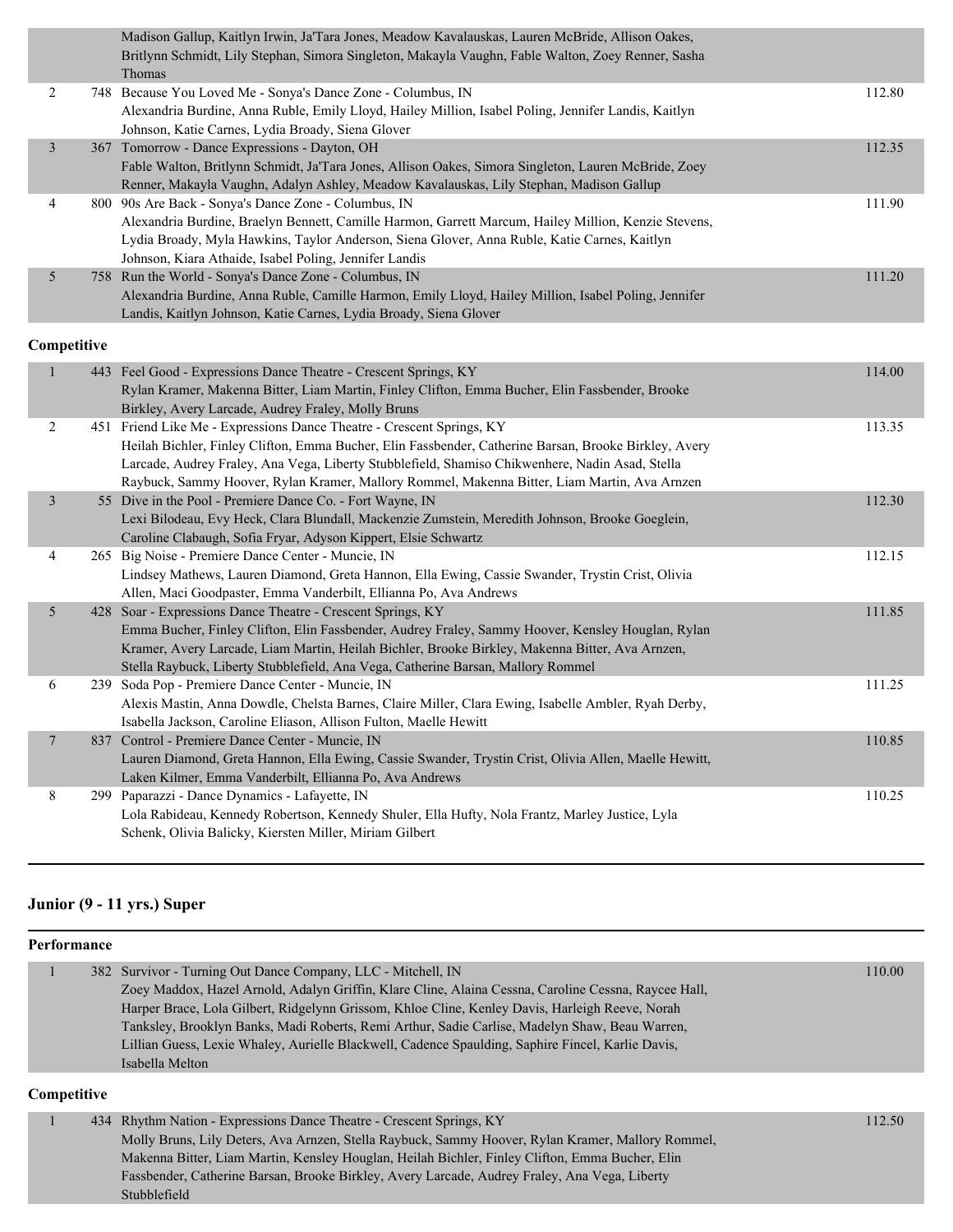|  | 75 Earth Song - Premiere Dance Co. - Fort Wayne, IN                                                      | 111.45 |  |
|--|----------------------------------------------------------------------------------------------------------|--------|--|
|  | Elsie Schwartz, Brooklynn Donnelly, Eva Scholze, Emmerson Kilbourne, Chloe Campbell, Madyn Miller,       |        |  |
|  | Clara Blundall, Mackenzie Zumstein, Meredith Johnson, Kilia Nelson, Noelle Berkley, Allie Heishman,      |        |  |
|  | Arianna Iannettoni, Mara McKibben, Sofia Fryar, Caroline Hartzell, Adyson Kippert, Sadie Kippert,        |        |  |
|  | Claire Gerardot, Ellie Skelton                                                                           |        |  |
|  | 69 Money - Premiere Dance Co. - Fort Wayne, IN                                                           | 111.25 |  |
|  | Kilia Nelson, Peyton O'Brien, Noelle Berkley, Arianna Iannettoni, Maya Lamm, Mia Agee, Madyn Miller,     |        |  |
|  | Clara Blundall, Mackenzie Zumstein, Meredith Johnson, Elsie Schwartz, Brooklynn Donnelly, Eva            |        |  |
|  | Scholze, Sofia Fryar, Katrina Fullhart, Caroline Hartzell, Adyson Kippert, Sadie Kippert, Makensie West, |        |  |
|  | Ellie Skelton                                                                                            |        |  |
|  |                                                                                                          |        |  |

# **Teen (12 - 14 yrs.) Solo**

| Performance |                 |                                                                                                     |       |  |
|-------------|-----------------|-----------------------------------------------------------------------------------------------------|-------|--|
| 1           |                 | 322 Breezeblocks - Dance Devlopment Academy - Francesville, IN<br><b>Braylin Shepperd</b>           | 86.55 |  |
| 2           |                 | 309 Take It - Dance Devlopment Academy - Francesville, IN<br>Alyvia Faler                           | 86.00 |  |
| 3           |                 | 310 Human - Dance Devlopment Academy - Francesville, IN<br>Ruth Gutwein                             | 85.60 |  |
| 4           |                 | 691 Only Love - Dance Expressions - Dayton, OH<br>Britlynn Schmidt                                  | 85.50 |  |
| 5           |                 | 311 Deconstructed Swan - Dance Devlopment Academy - Francesville, IN<br>Maisie Toosley              | 85.10 |  |
| 6           |                 | 596 Hit Me With A Hot Note - Wilmington Performing Arts Studio - Wilmington, OH<br>Fiona Powell     | 85.05 |  |
| 6           |                 | 815 Waves - Sonya's Dance Zone - Columbus, IN<br>Siena Glover                                       | 85.05 |  |
| 7           |                 | 616 Kill 'Em With Kindness - Wilmington Performing Arts Studio - Wilmington, OH<br>Jillian Snarr    | 84.95 |  |
| 8           |                 | 615 Here Comes the Sun - Wilmington Performing Arts Studio - Wilmington, OH<br>Abigail Spradlin     | 84.75 |  |
| 9           |                 | 618 Stayin' Alive - Wilmington Performing Arts Studio - Wilmington, OH<br>Kassie Wisecup            | 84.70 |  |
| 10          |                 | 680 I Won't Dance - Dance Expressions - Dayton, OH<br>Lily Bihl                                     | 84.45 |  |
|             | <b>Advanced</b> |                                                                                                     |       |  |
| 1           |                 | 515 Nicest Thing - River Cities Performance Academy - South Portsmouth, KY<br>Reagan Burgess        | 86.50 |  |
| 2           |                 | 516 Cavalier - River Cities Performance Academy - South Portsmouth, KY<br>Kennedy Foley             | 86.30 |  |
| 3           |                 | 670 Born To Be Wild - Dance Expressions - Dayton, OH<br>Ja'Tara Jones                               | 86.25 |  |
| 3           |                 | 704 Something Beautiful - Dance Expressions - Dayton, OH<br>Makayla Vaughn                          | 86.25 |  |
| 3           |                 | 705 Rise - Dance Expressions - Dayton, OH<br>Hayden Farst                                           | 86.25 |  |
| 4           |                 | 683 Soldier - Dance Expressions - Dayton, OH<br>Emma Cox                                            | 86.15 |  |
| 5           |                 | 523 Don't Rain On My Parade - River Cities Performance Academy - South Portsmouth, KY<br>Mya Sarver | 86.10 |  |
| 6           |                 | 48 Roxie - Premiere Dance Co. - Fort Wayne, IN                                                      | 86.05 |  |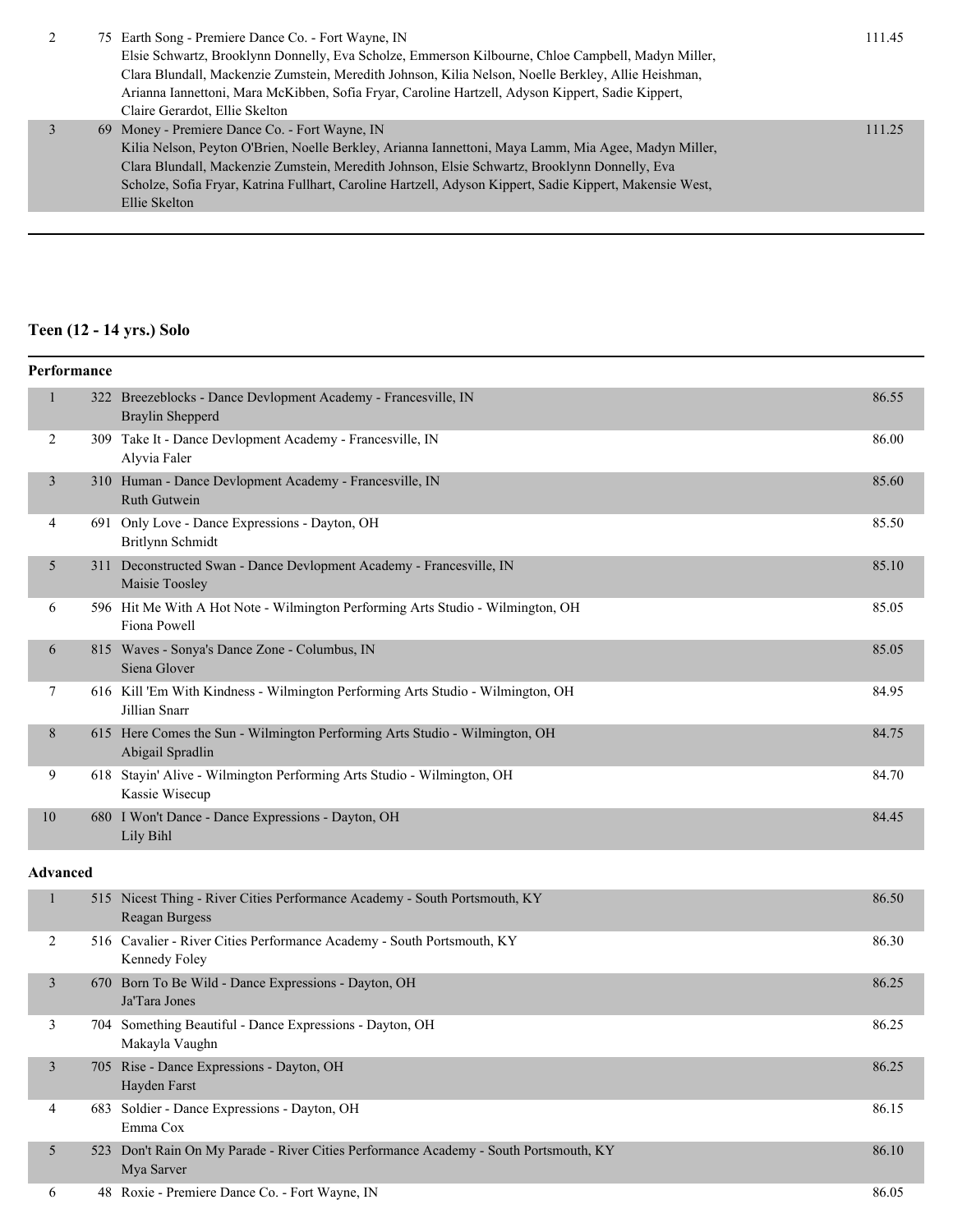| Ella Johnson |
|--------------|
|--------------|

|    | 27 Memories - Premiere Dance Co. - Fort Wayne, IN<br>Makinzie Bay                         | 86.00 |
|----|-------------------------------------------------------------------------------------------|-------|
|    | 136 Take Me To Church - Studio J2 Dance - Martinsville, IN<br>Shealynn Coen               | 86.00 |
| 8  | 660 Better - Kristie Wright School of Dance - Kokomo, IN<br>Clare Webster                 | 85.95 |
| 9  | 31 All Again - Premiere Dance Co. - Fort Wayne, IN<br>Abrey Miller                        | 85.90 |
| 9  | 524 Your Words - River Cities Performance Academy - South Portsmouth, KY<br>Jade LeMaster | 85.90 |
| 10 | 774 Bills - Sonya's Dance Zone - Columbus, IN<br>Darby Rocker                             | 85.85 |

|    |     | 486 Get Up Off That Thing - Expressions Dance Theatre - Crescent Springs, KY<br>Liam Martin         | 117.10 |
|----|-----|-----------------------------------------------------------------------------------------------------|--------|
| 2  |     | 22 Wanna Know - Premiere Dance Co. - Fort Wayne, IN<br>Elie Bilodeau                                | 116.90 |
| 3  |     | 481 It Don't Mean A Thing - Expressions Dance Theatre - Crescent Springs, KY<br>Shamiso Chikwenhere | 116.00 |
| 4  |     | 465 Reflections - Expressions Dance Theatre - Crescent Springs, KY<br>Vega Martinez                 | 115.65 |
| 5  | 685 | Listen - Dance Expressions - Dayton, OH<br>Reagan Downey                                            | 115.60 |
| 6  | 49  | Show Off - Premiere Dance Co. - Fort Wayne, IN<br>Aashi Jain                                        | 115.45 |
| 7  |     | 118 Euphoria - Studio J2 Dance - Martinsville, IN<br>Emma Turnier                                   | 115.25 |
| 8  |     | 781 Strange - Sonya's Dance Zone - Columbus, IN<br><b>Skyelar Ross</b>                              | 115.20 |
| 9  | 254 | Sunny Side of the Street - Premiere Dance Center - Muncie, IN<br>Sammy Pape                         | 115.05 |
| 10 |     | 689 I Lived - Dance Expressions - Dayton, OH<br>Alyssa Holderman                                    | 114.95 |

## **Teen (12 - 14 yrs.) Duet/Trio**

|  | <b>Performance</b> |     |                                                                                                                 |       |  |
|--|--------------------|-----|-----------------------------------------------------------------------------------------------------------------|-------|--|
|  | 1                  | 403 | Beetlejuice - Shea Dances - North Vernon, IN<br>Karie Sanders, Hannah Webster                                   | 85.50 |  |
|  | 2                  |     | 318 Low - Dance Devlopment Academy - Francesville, IN<br>Abbriel Ringen, Braylin Shepperd, Isabella Sutton      | 85.30 |  |
|  | $\mathfrak{Z}$     |     | 320 In This Shirt - Dance Devlopment Academy - Francesville, IN<br>Ruth Gutwein, Maisie Toosley, Abbriel Ringen | 85.25 |  |
|  | 4                  |     | 562 You Make My Dreams Come True - Dream Dance Studio - Attica, IN<br>Kaylin Brier, Evynn Brier, Peyton Pollert | 84.75 |  |
|  | 5                  |     | 395 Forever Young - Turning Out Dance Company, LLC - Mitchell, IN<br>Rilynn Fountain, Eleanor Fountain          | 84.60 |  |
|  | 6                  |     | 538 Fly Me To The Moon - Beth's Dancenter - Columbus, IN<br>Kaylynn Hutson, Willow Rynerson                     | 84.50 |  |
|  | 7                  |     | 585 I'll Stand By You - Wilmington Performing Arts Studio - Wilmington, OH<br>Veronica Calderone, Fiona Powell  | 84.40 |  |
|  | 8                  |     | 593 Rhythm of the Night - Wilmington Performing Arts Studio - Wilmington, OH                                    | 84.30 |  |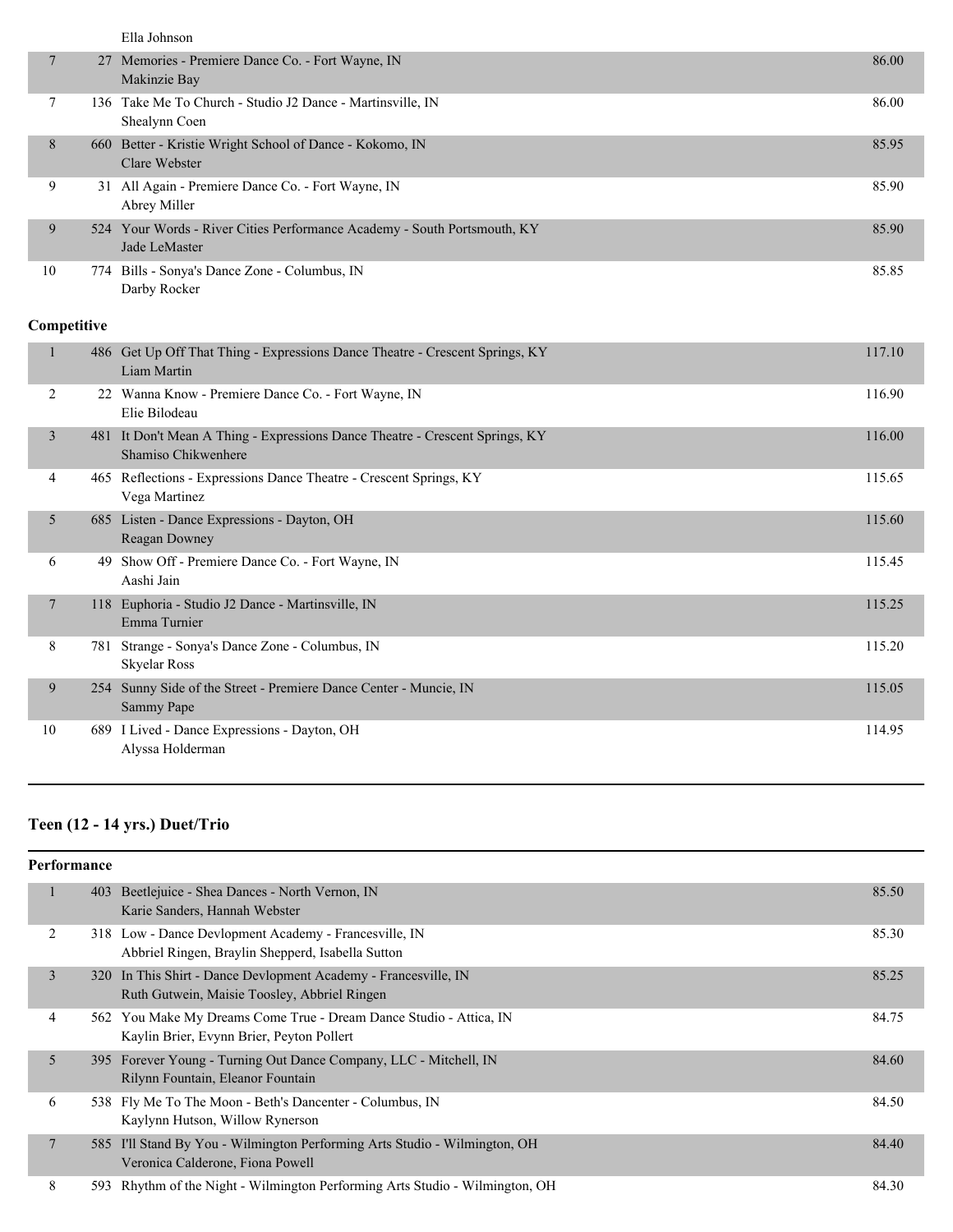Alexis Murphy, Stella Short

|    | 547 Rocket Man - Beth's Dancenter - Columbus, IN        | 84.25 |
|----|---------------------------------------------------------|-------|
|    | Isabelle Foley, Nora Tame, Rebecca Simon                |       |
| 10 | 421 Play My Music - Dixon Dance Studio - Greensburg, IN | 84.10 |
|    | Madison Bowles, Ella Stromberg                          |       |

#### **Advanced**

| $\mathbf{1}$   | 646 Glam - Kristie Wright School of Dance - Kokomo, IN<br>Sophia Poe, Gabriella Mawbey, London Younce                 | 86.50 |
|----------------|-----------------------------------------------------------------------------------------------------------------------|-------|
| 2              | 517 Before the Dawn - River Cities Performance Academy - South Portsmouth, KY<br>Reagan Burgess, Kennedy Foley        | 86.25 |
| $\mathfrak{Z}$ | 36 Light that Never Fails - Premiere Dance Co. - Fort Wayne, IN<br>Makinzie Bay, Ella Thaut                           | 85.90 |
| 4              | 647 It's My Party - Kristie Wright School of Dance - Kokomo, IN<br>Clare Webster, Jasmine Griffith, Madison Cox       | 85.85 |
| 5              | 383 Dream Come True - Turning Out Dance Company, LLC - Mitchell, IN<br>Addy Fields, Rhilyn Slaughter, Isabella Morrow | 85.80 |
| 5              | 847 Bang Bang - Sonya's Dance Zone - Columbus, IN<br>Katie Carnes, Kaitlyn Johnson                                    | 85.80 |
| 6              | 641 Mr. Pinstripe Suit - Kristie Wright School of Dance - Kokomo, IN<br>Lillian Biggs, Erica Sylvester                | 85.75 |
| 7              | 37 Believer - Premiere Dance Co. - Fort Wayne, IN<br>Ellynn Amos, Alexa Strebig                                       | 85.70 |
| 8              | 761 Felt Cute - Sonya's Dance Zone - Columbus, IN<br>Jayden Felicijan, Julia Beckort                                  | 85.65 |
| 9              | 775 Lean on Me - Sonya's Dance Zone - Columbus, IN<br>Kyree Howe, Haleigh Hoffman                                     | 85.50 |
| 9              | 845 Beautiful Thing - Turning Out Dance Company, LLC - Mitchell, IN<br>Ridgelynn Grissom, Norah Tanksley              | 85.50 |
| 10             | 150 Lonely - Dance Elite - Kokomo, IN<br>Delilah Canady, Alayna Kline, Christina Durham                               | 85.45 |
|                |                                                                                                                       |       |
| Competitive    |                                                                                                                       |       |
| $\mathbf{1}$   | 696 Dreams - Dance Expressions - Dayton, OH<br>Reagan Downey, Alyssa Holderman, Hayden Farst                          | 87.50 |
| 2              | 85 Swing - Dance Dynamics - Lafayette, IN<br>Jaelyn Ferguson, Vanessa Carrico                                         | 87.10 |
| 3              | 480 If the World Should Ever Stop - Expressions Dance Theatre - Crescent Springs, KY<br>Kara Cruey, Erin Bucher       | 86.90 |
| 4              | 784 Boss - Sonya's Dance Zone - Columbus, IN<br>Skyelar Ross, Sophie Anderson                                         | 86.45 |
| 5              | 196 Earth - Laura's School of Dance - Richmond, KY<br>Elin Gullett, Baylee Short                                      | 86.20 |
| 6              | 195 Poison - Laura's School of Dance - Richmond, KY<br>Elin Gullett, Breanna Herald                                   | 86.15 |
| 6              | 776 Soft Dark Nothing - Sonya's Dance Zone - Columbus, IN<br>Skyelar Ross, Scarlett Green                             | 86.15 |
| 7              | 38 Here I Am - Premiere Dance Co. - Fort Wayne, IN<br>Elie Bilodeau, Lexi Bilodeau, Cate Bilodeau                     | 86.05 |
| 8              | 305 Money Money - Dance Dynamics - Lafayette, IN<br>Trinity Gilbert, Camilla Ramirez                                  | 85.45 |
| 9              | 881 The Big Finish - Dance Dynamics - Lafayette, IN<br>Maya McNeal, Sydney Harris                                     | 85.35 |
| 10             | 269 What Is This Feeling? - Premiere Dance Center - Muncie, IN<br>Charlee Mealy, Ali Yakos                            | 85.30 |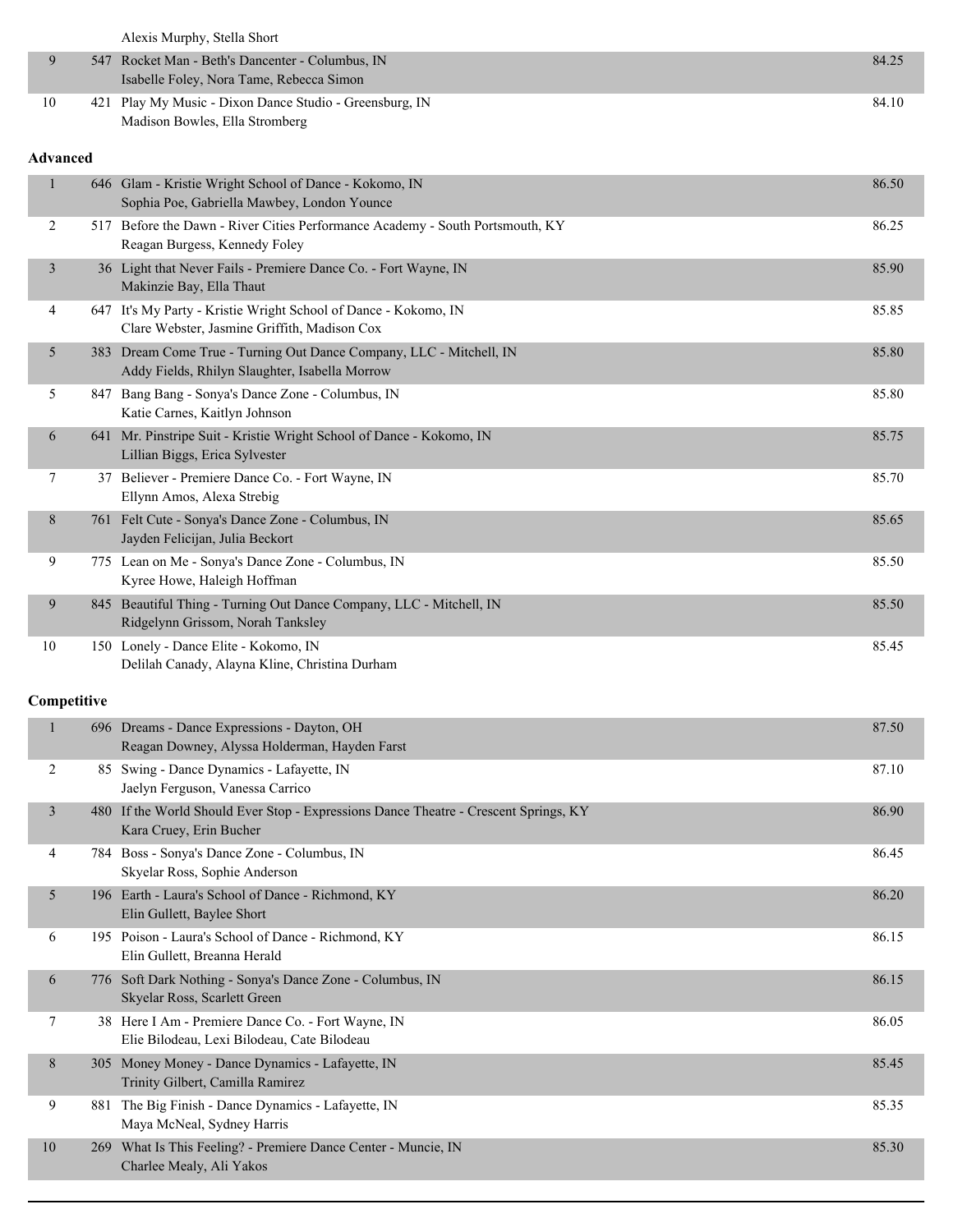## **Teen (12 - 14 yrs.) Small**

|                 | Performance |                                                                                                                                                                                                                                 |        |
|-----------------|-------------|---------------------------------------------------------------------------------------------------------------------------------------------------------------------------------------------------------------------------------|--------|
| $\mathbf{1}$    |             | 176 Bites The Dust - Dance Devlopment Academy - Francesville, IN<br>Ruth Gutwein, Maisie Toosley, Abbriel Ringen, Braylin Shepperd, Emri Metzger, Isabella Sutton, Alyvia<br>Faler                                              | 114.15 |
| 2               |             | 370 It's Britney - Dance Expressions - Dayton, OH<br>Britlynn Schmidt, Adalyn Ashley, Dawn Proffitt, Ella Straka, Ryleigh Tarburton, Lily Bihl, Kaitlyn Irwin,<br>Paige McGowan, Allie Larreategui                              | 112.80 |
| $\mathfrak{Z}$  |             | 369 Faith - Dance Expressions - Dayton, OH<br>Britlynn Schmidt, Lily Bihl, Adalyn Ashley, Dawn Proffitt, Ella Straka, Ryleigh Tarburton, Kaitlyn Irwin,<br>Paige McGowan, Allie Larreategui                                     | 112.70 |
| 3               |             | 534 A Little Party - Beth's Dancenter - Columbus, IN<br>Delaney Williams, Delaney Richards, Claire King, Zoe King, Kloie Douglas, Morgan Johnson, Brynn<br>Stewart, Mia McClellan, Ava Chastain                                 | 112.70 |
| $\overline{4}$  |             | 622 Tightrope - Kristie Wright School of Dance - Kokomo, IN<br>Anna Fair, Savannah Goff, Audrey Maruszewski, Coraline Riley, Hadley Shedron, Lainey Younce                                                                      | 112.55 |
| 5               |             | 827 Uprising - Playhouse Studio of Dance - Marion, IN<br>Cambrea Lewis, Elley Weaver, Jazzlynn Smith, Justyne Kirkpatrick, Taylor Shenefield                                                                                    | 112.40 |
| 6               |             | 621 Dig A Little Deeper - Kristie Wright School of Dance - Kokomo, IN<br>Anna Fair, Savannah Goff, Audrey Maruszewski, Coraline Riley, Hadley Shedron, Lainey Younce                                                            | 112.25 |
| 7               |             | 420 Jumpin' Jumpin' - Dixon Dance Studio - Greensburg, IN<br>Adelynn Stier, Chase Christianson, Brooklyn Clark, Ariana Hamilton, Madisyn Morlan, Kaylee<br>Bullington                                                           | 112.15 |
| 7               |             | 829 Cruella - Playhouse Studio of Dance - Marion, IN<br>Cambrea Lewis, Elley Weaver, Jazzlynn Smith, Justyne Kirkpatrick, Taylor Shenefield                                                                                     | 112.15 |
| 8               |             | 544 Seize The Day - Beth's Dancenter - Columbus, IN<br>Elijah Clore, Isabelle Foley, Maggie Knoef, Genevieve Kozakiewicz                                                                                                        | 111.55 |
| <b>Advanced</b> |             |                                                                                                                                                                                                                                 |        |
| $\mathbf{1}$    |             | 62 The Face - Premiere Dance Co. - Fort Wayne, IN<br>Abrey Miller, Sophie Kleber, Sophia Salway, Lily Schwartz, Ella Johnson, Carly Kenefic, Ella Thaut,<br>Makinzie Bay, Morgan Elonzae                                        | 114.75 |
| 2               |             | 490 Coffee in a Cardboard Cup - River Cities Performance Academy - South Portsmouth, KY<br>Alexis Bowling, Reagan Burgess, Morgan Clifton, Kennedy Foley, Lily McHenry, Maya McCoy, Sofia<br>Ortiz, Alyssa Steward, Emma Vinson | 114.65 |
| $\mathfrak{Z}$  |             | 821 I'll Do This For You - Playhouse Studio of Dance - Marion, IN<br>Allyson Williams, Madalyn Franks, Alyssa Dunham, Lea Smith                                                                                                 | 114.55 |
| 4               |             | 501 Titanium - River Cities Performance Academy - South Portsmouth, KY<br>Reagan Burgess, Kennedy Foley, Jade LeMaster, Mya Sarver, Audrey Virgin, Aubree Webb                                                                  | 114.45 |
| 5               |             | 494 You Ready - River Cities Performance Academy - South Portsmouth, KY<br>Reagan Burgess, Mya Sarver, Kennedy Foley, Jade LeMaster, Audrey Virgin, Aubree Webb                                                                 | 114.05 |
| 6               |             | 347 Crossfire - Dance Fusion by KJ - Pendleton, IN<br>Makayla Cochran, Bailee Hilpisch, Grace King, Isabelle Turner                                                                                                             | 113.70 |
| 7               |             | 500 Respect - River Cities Performance Academy - South Portsmouth, KY<br>Reagan Burgess, Mya Sarver, Kennedy Foley, Jade LeMaster, Audrey Virgin, Aubree Webb                                                                   | 113.55 |
| 8               |             | 746 La Grange - Sonya's Dance Zone - Columbus, IN<br>Emma Barkhimer, Emily Lloyd, Gabi Duncan, Jayden Felicijan, Lucy Wright, Mary Burdine, Stephanie<br>Wright                                                                 | 113.35 |
| 9               |             | 345 Prom Queen - Dance Fusion by KJ - Pendleton, IN<br>Makayla Cochran, Bailee Hilpisch, Kaia Kenyon, Grace King, Isabelle Turner, Ashley Holtzleiter, Taelyn<br>Pate                                                           | 113.30 |
| 9               |             | 624 A Million Dreams - Kristie Wright School of Dance - Kokomo, IN<br>Teagan Dalton, Julia Fair, Abby Green, Jasmine Griffith, Emily Lane, Jocelyn Lauer, Lucy Melton,<br>Sophia Poe                                            | 113.30 |
| $10\,$          |             | 819 Issues - Playhouse Studio of Dance - Marion, IN<br>Aubry Roedl, Jadyn Luthy, Kendalyn Vetor, Layla Kikendall, Bella Taylor                                                                                                  | 113.20 |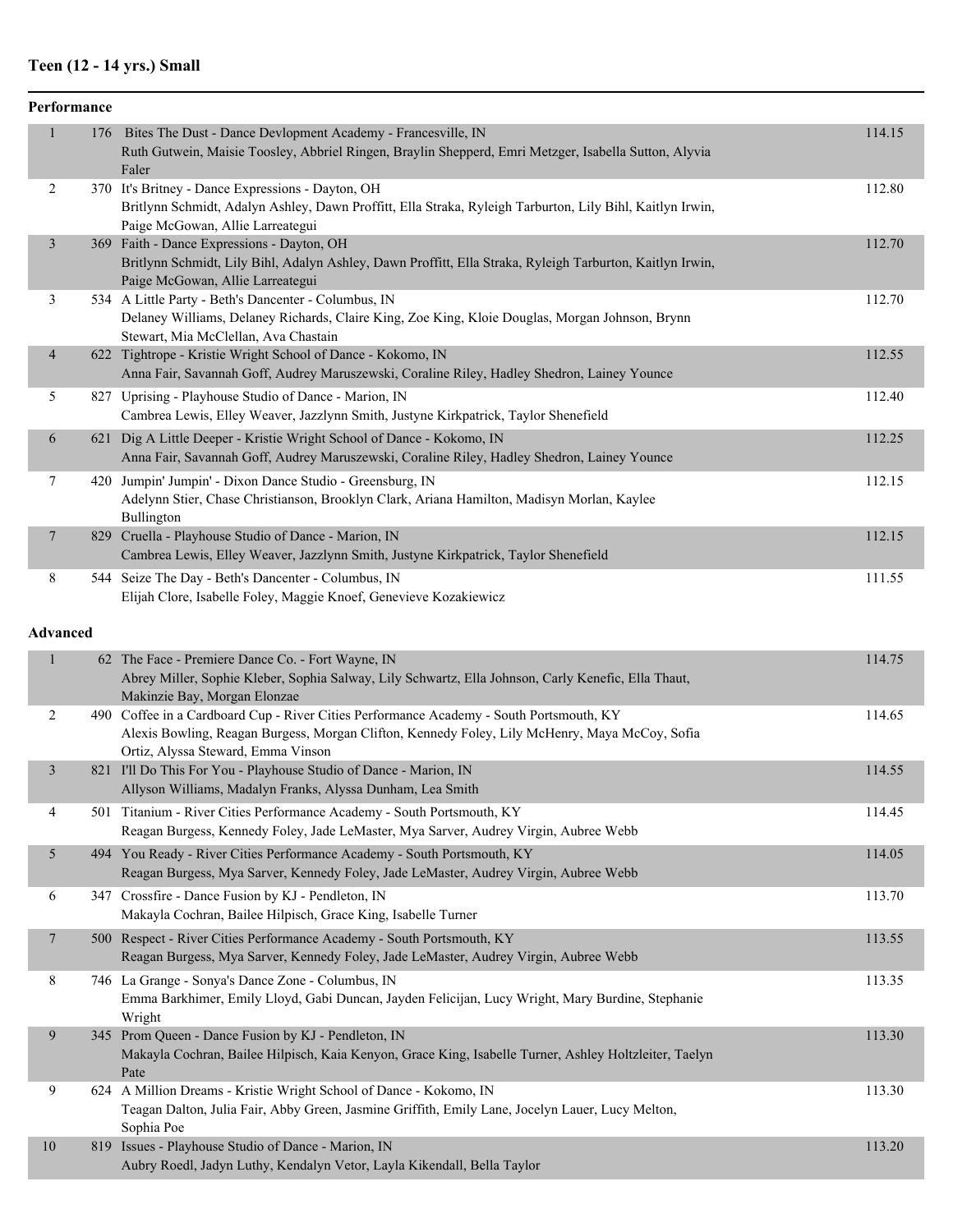|                |     | 444 Hora Zero - Expressions Dance Theatre - Crescent Springs, KY<br>Janie McManus, Olivia Koop, Vega Martinez, Taylor Hunt, Audrey Zuziak, Nadin Asad, Shamiso<br>Chikwenhere                | 116.75 |
|----------------|-----|----------------------------------------------------------------------------------------------------------------------------------------------------------------------------------------------|--------|
| 2              |     | 105 Selah - Studio J2 Dance - Martinsville, IN<br>Emmeline Cragen, Khloe Kieninger, Alayna Fields, Elise Baker, Emma Turnier, Kaydence Alexander,<br>Morgan Howell, Makayla Thompson         | 115.65 |
| $\overline{3}$ |     | 429 Voice of Angels - Expressions Dance Theatre - Crescent Springs, KY<br>Kara Cruey, Janie McManus, Vega Martinez, Ava Voelker, Ella Hughes, Audrey Zuziak                                  | 115.55 |
| 4              |     | 58 Slave 4 U - Premiere Dance Co. - Fort Wayne, IN<br>Ella Thaut, Abrey Miller, Elie Bilodeau, Aashi Jain, Sophie Kleber, Lily Schwartz, Isabella Ambrose,<br>Cate Bilodeau, Carolyn Kenefic | 115.25 |
| 5              | 374 | Jai Ho - Dance Expressions - Dayton, OH<br>Becca Atkinson, Reagan Downey, Paige Gallup, Alyssa Holderman, Alyssa Stratman, Ava Williamson,<br>Addison Caldwell, Emma Cox, Keira Wagner       | 115.10 |
| 6              |     | 436 Shake Shake - Expressions Dance Theatre - Crescent Springs, KY<br>Taylor Hunt, Nadin Asad, Morgan LaSalvia, Kara Cruey, Caroline Bramlage, Finley Clifton, Erin Bucher,<br>Ben Meyer     | 115.05 |
| $\tau$         |     | 185 Thule - Laura's School of Dance - Richmond, KY<br>Perry McIntier, Elin Gullett, Breanna Herald, Olivia Dexter, Ella Nassida, Baylee Short, Ella Kring,<br>Emmy Rudacille, Holly Welch    | 114.45 |
| 8              |     | 424 Coppelia Friends - Expressions Dance Theatre - Crescent Springs, KY<br>Avery Larcade, Elin Fassbender, Caroline Bramlage, Erin Bucher, Kara Cruey, Morgan LaSalvia, Taylor<br>Hunt       | 114.35 |
| 9              |     | 186 Girls Chase Boys - Laura's School of Dance - Richmond, KY<br>Perry McIntier, Elin Gullett, Olivia Dexter, Ella Nassida, Baylee Short, Bailey Davis, Breanna Herald,<br>Ella Kring        | 114.20 |
| 10             |     | 244 Thrift Shop - Premiere Dance Center - Muncie, IN<br>Maelle Hewitt, Emma Vanderbilt, Ava Andrews, Paige Petty, Cassie Swander, Greta Hannon, Ella Ewing,<br>Trystin Crist, Maci Sousa     | 114.10 |

## **Teen (12 - 14 yrs.) Large**

| Performance     |     |                                                                                                                                                                                                                                                                                                                   |        |
|-----------------|-----|-------------------------------------------------------------------------------------------------------------------------------------------------------------------------------------------------------------------------------------------------------------------------------------------------------------------|--------|
| $\mathbf{1}$    |     | 532 Mr. Pin Stripe Suit - Beth's Dancenter - Columbus, IN<br>Ali Trueblood, Delaney Williams, Abigail Shute, Isabelle Foley, Madeline Williams, Abigail Clore,<br>Lauren Harris, Bailey Bennett, Brynn Stewart, Kaylynn Hutson, Willow Rynerson                                                                   | 112.25 |
| 2               |     | 535 Underground - Beth's Dancenter - Columbus, IN<br>Isabella Chavis, Elijah Clore, Betty Grafelman, Kaylynn Hutson, Willow Rynerson, Abigail Clore, Abigail<br>Shute, Brynn Stewart, Delaney Williams, Lauren Harris, Madeline Williams, Olivia Klinge                                                           | 112.10 |
| $\mathfrak{Z}$  |     | 540 Soldier - Beth's Dancenter - Columbus, IN<br>Bailey Bennett, Claire Rawlings, Danniella Riley, Isabelle Foley, Kaylynn Hutson, Maggie Knoef, Nora<br>Tame, Rebecca Simon, Willow Rynerson, Genevieve Kozakiewicz, Isabella Chavis, Madeline Williams                                                          | 111.75 |
| 4               |     | 541 Perm - Beth's Dancenter - Columbus, IN<br>Kamryn Reid, Elijah Clore, Logan Eftimovski, Maggie Knoef, Nora Tame, Raela Beller, Rebecca Simon,<br>Shaylee Griffin, Trinity Cooper, Madeline Williams, Genevieve Kozakiewicz, Danniella Riley, Emma<br>Dickens, Isabelle Foley                                   | 111.70 |
| <b>Advanced</b> |     |                                                                                                                                                                                                                                                                                                                   |        |
| 1               | 497 | Cold Hearted Snake - River Cities Performance Academy - South Portsmouth, KY<br>Gracie Bates, Molly Blankenship, Reagan Burgess, Morgan Clifton, Marlee Coburn, Kennedy Foley, Ava<br>Gabbard, Jade LeMaster, Lily McHenry, Sofia Ortiz, Mya Sarver, Alyssa Steward, Audrey Virgin, Aubree<br>Webb                | 115.20 |
| 2               |     | 496 The Light Upon Us - River Cities Performance Academy - South Portsmouth, KY<br>Gracie Bates, Molly Blankenship, Reagan Burgess, Morgan Clifton, Marlee Coburn, Kennedy Foley, Ava<br>Gabbard, Jade LeMaster, Lily McHenry, Maya McCoy, Sofia Ortiz, Mya Sarver, Alyssa Steward, Audrey<br>Virgin, Aubree Webb | 115.10 |
| 3               |     | 57 Show of Hands - Premiere Dance Co. - Fort Wayne, IN<br>Makinzie Bay, Kelsey Meier, Leah Ambrose, Sophia Salway, Ellynn Amos, Ella Johnson, Carlie Carrigan,<br>Aubrey Strebig, Carly Kenefic, Lindsey Moreau, Morgan Elonzae                                                                                   | 115.00 |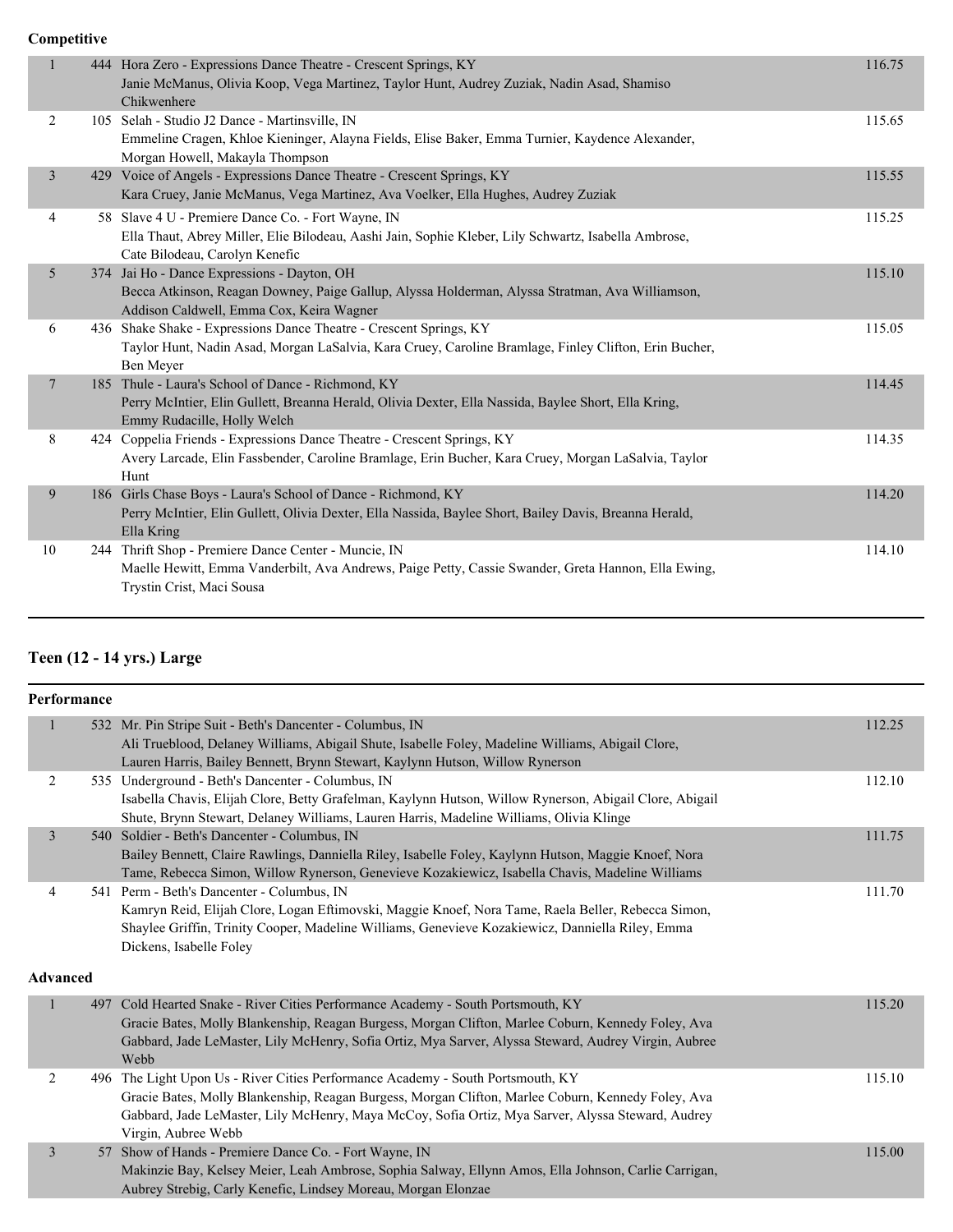| 4              | 79 Sing Sing Sing - Dance Fusion by KJ - Pendleton, IN<br>Makayla Cochran, Mya Colvin, Abby Douglas, Kylie Filbrun, Madalynn Gosnell, Khloe Haler, Bailee<br>Hilpisch, Maggie Jenkins, Kaia Kenyon, Grace King, Kambri Lowe, Adalyn Marchbank, Taelyn Pate,<br>Kinley Stapleton, Kyla Stapleton, Chloe Takach, Isabelle Turner, Ashley Holtzleiter, Katharine Bowman | 113.95 |
|----------------|----------------------------------------------------------------------------------------------------------------------------------------------------------------------------------------------------------------------------------------------------------------------------------------------------------------------------------------------------------------------|--------|
| $\overline{4}$ | 339 Shake It Off - Dance Fusion by KJ - Pendleton, IN<br>Makayla Cochran, Abby Douglas, Kylie Filbrun, Madalynn Gosnell, Khloe Haler, Bailee Hilpisch,<br>Maggie Jenkins, Kaia Kenyon, Grace King, Kambri Lowe, Adalyn Marchbank, Taelyn Pate, Kinley<br>Stapleton, Chloe Takach, Isabelle Turner, Ashley Holtzleiter                                                | 113.95 |
| 5              | 340 Try - Dance Fusion by KJ - Pendleton, IN<br>Maggie Jenkins, Kaia Kenyon, Grace King, Bailee Hilpisch, Taelyn Pate, Kylie Filbrun, Kambri Lowe,<br>Abby Douglas, Makayla Cochran, Madalynn Gosnell, Kinley Stapleton, Khloe Haler, Isabelle Turner,<br>Chloe Takach, Alyvia Stewart                                                                               | 113.85 |
| 6              | 394 Go Your Own Way - Turning Out Dance Company, LLC - Mitchell, IN<br>Rilynn Fountain, Ridgelynn Grissom, Rhilyn Slaughter, Raelynn Edwarda, Norah Tanksley, Khloe Cline,<br>Emery Harper, Elyzabeth Wyatt, Eleanor Fountain, Brinley Slaughter, Bella Allen                                                                                                        | 113.70 |
| $\tau$         | 805 Man Eater - Sonya's Dance Zone - Columbus, IN<br>Darby Rocker, Emily Lloyd, Emma Barkhimer, Jayden Felicijan, Lucy Wright, Mary Burdine, Briana<br>Dwenger, Gabi Duncan, Julia Beckort, Stephanie Wright                                                                                                                                                         | 113.55 |
| 8              | 556 Smooth Like Butter - Dream Dance Studio - Attica, IN<br>Parker Slinker, Gracelyn Vredenburgh, Desiree Robinson, Sarah Orahood, Maria Frasch, Grace<br>Hennessey, Mackinzie Mitschelen, Peyton Pollert, Halli Zimmerman, Evynn Brier, Autumn Plunkett                                                                                                             | 113.50 |
| 9              | 795 Falling - Sonya's Dance Zone - Columbus, IN<br>Darby Rocker, Emma Barkhimer, Jayden Felicijan, Lucy Wright, Mary Burdine, Blainey Bennett, Gabi<br>Duncan, Haleigh Hoffman, Reanna Ruddick, Sophia Holt, Sophie Anderson                                                                                                                                         | 113.40 |
| $10\,$         | 341 Shining Star - Dance Fusion by KJ - Pendleton, IN<br>Makayla Cochran, Abby Douglas, Kylie Filbrun, Madalynn Gosnell, Khloe Haler, Kambri Lowe, Taelyn<br>Pate, Kinley Stapleton, Alyvia Stewart, Isabelle Turner                                                                                                                                                 | 113.30 |
| Competitive    |                                                                                                                                                                                                                                                                                                                                                                      |        |
| 1              | 66 Dream On - Premiere Dance Co. - Fort Wayne, IN<br>Rachel Li, Kelsey Meier, Jillian Pettigrew, Cate Bilodeau, Carolyn Kenefic, Caroline Close, Ava Berry,<br>Trisha Heck, Sophie Kleber, Makinzie Bay, Lindsey Moreau, Lily Schwartz, Isabella Ambrose, Ella<br>Thaut, Elie Bilodeau, Abrey Miller, Carlie Carrigan                                                | 116.90 |
| 2              | 372 Praying - Dance Expressions - Dayton, OH<br>Becca Atkinson, Reagan Downey, Paige Gallup, Alyssa Holderman, Alyssa Stratman, Ava Williamson,<br>Zoey Grimes, Hayden Farst, Mayci Minnich, Cohen Turner, Addison Caldwell, Hailey Hayes, Lauren<br>McBride, Makayla Vaughn, Emma Cox, Keira Wagner, Grace Weber                                                    | 115.75 |
| 3              | 97 Troll - Studio J2 Dance - Martinsville, IN<br>Khloe Kieninger, Emmeline Cragen, Ella Quincy, Rileigh Oneal, Eden Ennis, Jazlyn Capshaw, Aidan<br>Skopecek, Annah Burch, Natalie Davis, Shayna Stevens, Shealynn Coen, Riley Hyland                                                                                                                                | 115.55 |
| 4              | 445 Sir Duke - Expressions Dance Theatre - Crescent Springs, KY<br>Caroline Bramlage, Erin Bucher, Kara Cruey, Taylor Hunt, Janie McManus, Olivia Koop, Vega Martinez,<br>Emeline Apke, Nadin Asad, Shamiso Chikwenhere                                                                                                                                              | 115.50 |
| 5              | 70 Brand New - Premiere Dance Co. - Fort Wayne, IN<br>Jillian Pettigrew, Cate Bilodeau, Carolyn Kenefic, Sophie Kleber, Makinzie Bay, Elie Bilodeau, Abrey<br>Miller, Aashi Jain, Leah Ambrose, Ellynn Amos, Aubrey Strebig                                                                                                                                          | 115.20 |
| 6              | 438 Rockafeller Funk - Expressions Dance Theatre - Crescent Springs, KY<br>Taylor Hunt, Shamiso Chikwenhere, Nadin Asad, Molly Bruns, Macianne Schlueter, Lily Deters, Keira<br>Lucas, Emeline Apke, Elizabeth Auckerman, Charlie Lindeman, Caroline Bramlage, Camryn Peery, Erin<br>Bucher, Brooke Birkley, Ben Meyer                                               | 115.15 |
| $\overline{7}$ | 371 Remember When - Dance Expressions - Dayton, OH<br>Becca Atkinson, Reagan Downey, Paige Gallup, Alyssa Holderman, Alyssa Stratman, Zoey Grimes,<br>Kiersten McBride, Hayden Farst, Addison Caldwell, Hailey Hayes, Emma Cox, Keira Wagner, Grace<br>Weber, Mayci Minnich, Cohen Turner                                                                            | 115.10 |
| 8              | 61 Battlefield - Premiere Dance Co. - Fort Wayne, IN<br>Abrey Miller, Elie Bilodeau, Aashi Jain, Sophie Kleber, Lily Schwartz, Jillian Pettigrew, Isabella<br>Ambrose, Makinzie Bay, Carolyn Kenefic, Ella Thaut                                                                                                                                                     | 115.00 |
| 9              | 375 Bound and Broken - Dance Expressions - Dayton, OH<br>Carlee Schroeder, Reagan Downey, Alyssa Holderman, Alyssa Stratman, Kiersten McBride, Izzy Brooks,<br>Sydney Lawler, Heather McBride, Hayden Farst, Addison Caldwell, Emma Cox, Grace Weber                                                                                                                 | 114.90 |
| 10             | 452 Someone in the Crowd - Expressions Dance Theatre - Crescent Springs, KY                                                                                                                                                                                                                                                                                          | 114.65 |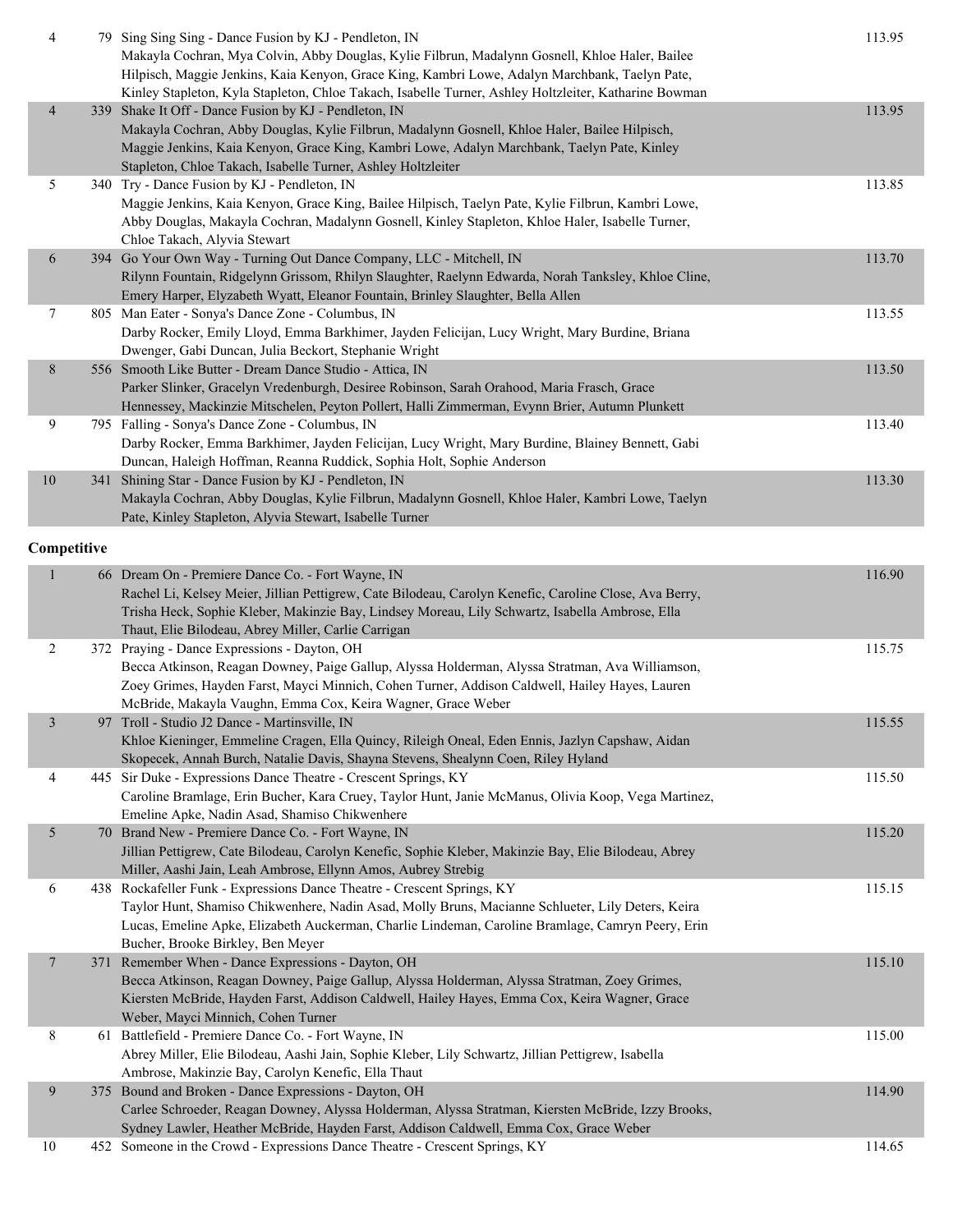Sophia Stacy, Raegan Bailey, Carys Massie, Shamiso Chikwenhere, Rachel Birkley, Morgan LaSalvia, Mary Kate Richmond, Macianne Schlueter, Lily Deters, Layla Ficke, Keira Lucas, Kara Cruey, Grace Burnside, Emeline Apke, Elizabeth Auckerman, Camryn Peery, Kensley Houglan, Erin Bucher

## **Teen (12 - 14 yrs.) Super**

| <b>Advanced</b> |                                                                                                                                                                                                                                                                                                                                                                                                                                                                                                                                                                                                                              |        |
|-----------------|------------------------------------------------------------------------------------------------------------------------------------------------------------------------------------------------------------------------------------------------------------------------------------------------------------------------------------------------------------------------------------------------------------------------------------------------------------------------------------------------------------------------------------------------------------------------------------------------------------------------------|--------|
| 1               | 336 A Cover Is Not The Book - Dance Fusion by KJ - Pendleton, IN<br>Katharine Bowman, Kevi Jaskula, Makayla Cochran, Mya Colvin, Abby Douglas, Kylie Filbrun,<br>Madalynn Gosnell, Khloe Haler, Bailee Hilpisch, Maggie Jenkins, Aubree Keith, Kaia Kenyon, Grace<br>King, Adalyn Marchbank, Taelyn Pate, Kinley Stapleton, Kyla Stapleton, Alyvia Stewart, Chloe Takach,<br>Isabelle Turner, Adalyn Coffman, Aubri Haler, Ashley Holtzleiter                                                                                                                                                                                | 114.00 |
| Competitive     |                                                                                                                                                                                                                                                                                                                                                                                                                                                                                                                                                                                                                              |        |
|                 | 446 I'm Still Standing - Expressions Dance Theatre - Crescent Springs, KY<br>Sophia Stacy, Raegan Bailey, Carys Massie, Taylor Hunt, Shamiso Chikwenhere, Nadin Asad, Morgan<br>LaSalvia, Macianne Schlueter, Lily Deters, Layla Ficke, Keira Lucas, Kara Cruey, Emeline Apke,<br>Elizabeth Auckerman, Charlie Lindeman, Caroline Bramlage, Camryn Peery, Mallory Rommel, Liam<br>Martin, Erin Bucher, Ben Meyer                                                                                                                                                                                                             | 115.90 |
| 2               | 54 Ri - Premiere Dance Co. - Fort Wayne, IN<br>Makinzie Bay, Cate Bilodeau, Kelsey Meier, Elie Bilodeau, Lexi Bilodeau, Ava Berry, Aashi Jain, Trisha<br>Heck, Evy Heck, Sophie Kleber, Leah Ambrose, Mackenzie Zumstein, Ellynn Amos, Lily Schwartz,<br>Brooke Goeglein, Jillian Pettigrew, Carly Kenefic, Elsie Schwartz, Aubrey Strebig, Caroline Close,<br>Lindsey Moreau                                                                                                                                                                                                                                                | 115.85 |
| 3               | 453 Our Favorite Son - Expressions Dance Theatre - Crescent Springs, KY<br>Raegan Bailey, Carys Massie, Vega Martinez, Taylor Hunt, Shamiso Chikwenhere, Rachel Birkley, Olivia<br>Koop, Nadin Asad, Morgan LaSalvia, Molly Bruns, Macianne Schlueter, Lily Deters, Layla Ficke, Keira<br>Lucas, Kara Cruey, Grace Burnside, Emeline Apke, Elizabeth Auckerman, Caroline Bramlage, Camryn<br>Peery, Audrey Zuziak, Erin Bucher                                                                                                                                                                                               | 115.65 |
| 4               | 76 One Moment in Time - Premiere Dance Co. - Fort Wayne, IN<br>Rachel Li, Kelsey Meier, Jillian Pettigrew, Cate Bilodeau, Carolyn Kenefic, Caroline Close, Ava Berry,<br>Trisha Heck, Sophie Kleber, Sophia Salway, Morgan Elonzae, Makinzie Bay, Lindsey Moreau, Lily<br>Schwartz, Isabella Ambrose, Emma Rinehart, Ella Johnson, Ella Thaut, Elie Bilodeau, Carly Kenefic,<br>Alexa Strebig, Abrey Miller, Aashi Jain, Rylin Butler, Olivia Brzozowski, Lexi Bilodeau, Leah Ambrose,<br>Katherine Hartzell, Evy Heck, Ellynn Amos, Charli Williams, Caroline Clabaugh, Carlie Carrigan, Brooke<br>Goeglein, Aubrey Strebig | 115.55 |
| 5               | 184 Suspirium - Laura's School of Dance - Richmond, KY<br>Perry McIntier, Carlie Gibbons, Adaleen Chaney, Elin Gullett, Ella Kring, Emelyn Melton, Emmy<br>Rudacille, Laney Rudacille, Holly Welch, Bailey Davis, Breanna Herald, Kaylee Durbin, Macy Kate<br>Coston, Baylee Short, Olivia Dexter, Hannah Hutchinson, Brooke Isaacs, Ella Nassida, Mollie<br>Stonecipher, Kylie Pirtle, Lauren Colliver, Kennidy Costa                                                                                                                                                                                                       | 115.35 |
| 6               | 104 Groove Is In The Heart - Studio J2 Dance - Martinsville, IN<br>Jolynn Davis, Khloe Kieninger, Elise Baker, Alayna Fields, Morgan Howell, Lydia Piercifield, Emmeline<br>Cragen, Kaydence Alexander, Peyton Almon, Ella Quincy, Addy Quincy, Makayla Thompson, Rileigh<br>Oneal, Aubree Carey, Hanna Martin, Kaley Martin, Angel Jaimez, Shealynn Coen, Emma Turnier, Annah<br>Burch, Charlee Bolin, Haley Polston, Jazlyn Capshaw                                                                                                                                                                                        | 115.15 |
| $\overline{7}$  | 432 Walk With Me - Expressions Dance Theatre - Crescent Springs, KY<br>Taylor Hunt, Nadin Asad, Morgan LaSalvia, Molly Bruns, Macianne Schlueter, Lily Deters, Keira Lucas,<br>Kara Cruey, Emeline Apke, Elizabeth Auckerman, Charlie Lindeman, Caroline Bramlage, Camryn Peery,<br>Rylan Kramer, Liam Martin, Kensley Houglan, Heilah Bichler, Finley Clifton, Erin Bucher, Emma<br>Bucher, Elin Fassbender, Brooke Birkley, Ben Meyer, Avery Larcade, Audrey Fraley, Shamiso<br>Chikwenhere                                                                                                                                | 115.10 |
| 8               | 794 Fireball - Sonya's Dance Zone - Columbus, IN<br>Alexandria Burdine, Alyssa Murray, Anna Ruble, Camille Harmon, Darby Rocker, Emily Lloyd, Emma<br>Barkhimer, Gabi Duncan, Hailey Million, Haleigh Hoffman, Isabel Poling, Jayden Felicijan, Jennifer<br>Landis, Julia Beckort, Kaitlyn Johnson, Katie Carnes, Kenzie Stevens, Kiara Athaide, Kiya Denney, Lucy<br>Wright, Mary Burdine, Reanna Ruddick, Scarlett Green, Siena Glover, Skyelar Ross, Sophia Holt, Sophie<br>Anderson, Stephanie Wright                                                                                                                    | 115.05 |
| 9               | 450 They Live in You - Expressions Dance Theatre - Crescent Springs, KY                                                                                                                                                                                                                                                                                                                                                                                                                                                                                                                                                      | 114.95 |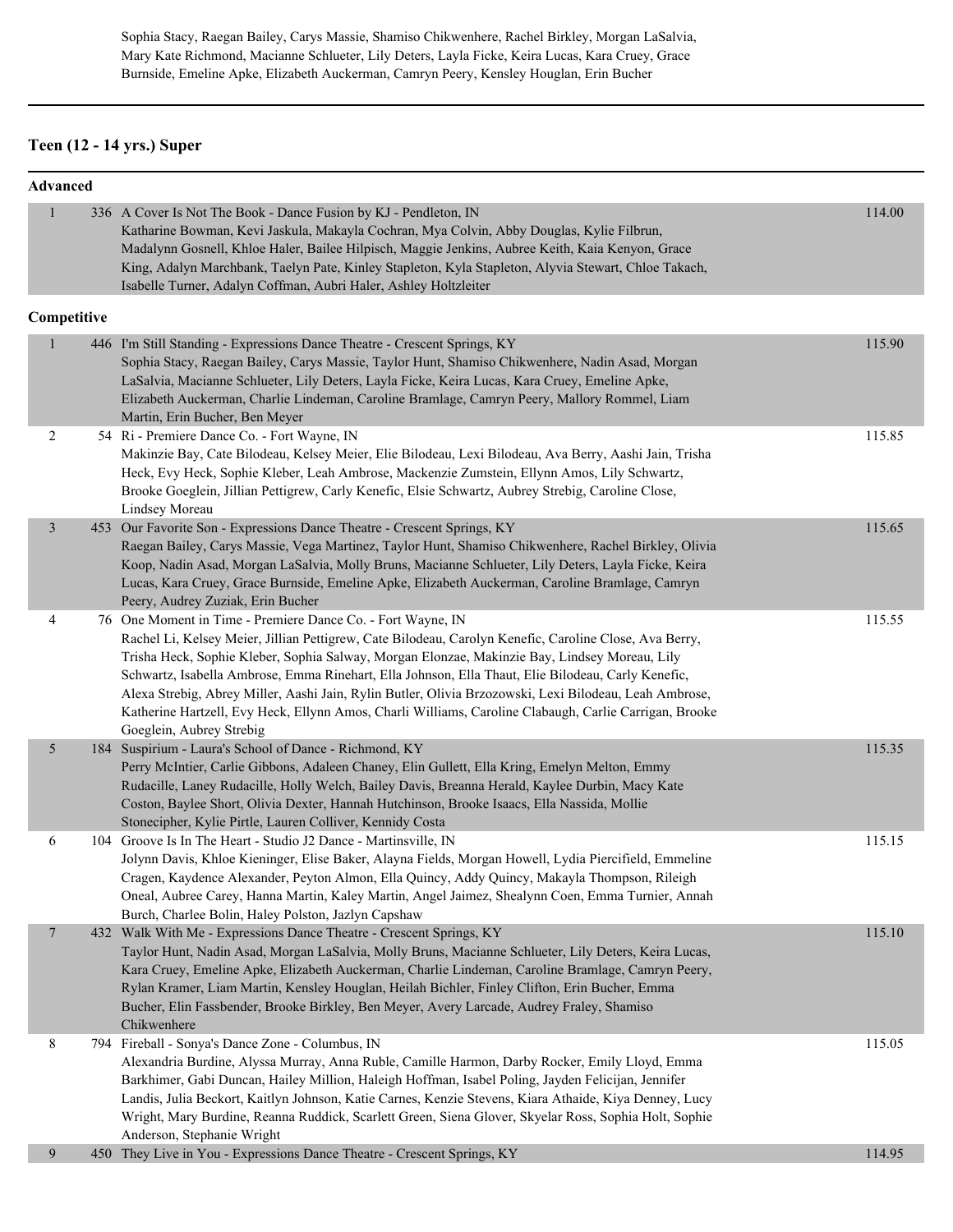|    | Olivia Koop, Kate Roesel, Ella Hughes, Caroline Scheper, Taylor Hunt, Rachel Birkley, Nadin Asad,     |        |
|----|-------------------------------------------------------------------------------------------------------|--------|
|    | Morgan LaSalvia, Mary Kate Richmond, Kara Cruey, Janie McManus, Grace Burnside, Charlie               |        |
|    | Lindeman, Caroline Bramlage, Camryn Peery, Audrey Zuziak, Stella Raybuck, Makenna Bitter, Kensley     |        |
|    | Houglan, Finley Clifton, Emma Bucher, Elin Fassbender, Brooke Birkley, Avery Larcade, Audrey Fraley,  |        |
|    | Liberty Stubblefield                                                                                  |        |
| 10 | 797 Big Spenda - Sonya's Dance Zone - Columbus, IN                                                    | 114.85 |
|    | Hailey Million, Lydia Broady, Anna Ruble, Darby Rocker, Emily Lloyd, Emma Barkhimer, Jayden           |        |
|    | Felicijan, Jennifer Landis, Kaitlyn Johnson, Lucy Wright, Mary Burdine, Scarlett Green, Skyelar Ross, |        |
|    | Alyssa Murray, Blainey Bennett, Gabi Duncan, Haleigh Hoffman, Julia Beckort, Kiya Denney, Reanna      |        |
|    | Ruddick, Sophia Holt, Sophie Anderson, Katie Carnes                                                   |        |
|    |                                                                                                       |        |
|    |                                                                                                       |        |

## **Teen (12 - 14 yrs.) Production**

|                 | Performance |                                                                                                                                                                                                                                                                                                                                                                                                                                                                                                                                                                                                                                                                                                                                                                                                                                                                                                                                                                                                               |        |  |  |  |
|-----------------|-------------|---------------------------------------------------------------------------------------------------------------------------------------------------------------------------------------------------------------------------------------------------------------------------------------------------------------------------------------------------------------------------------------------------------------------------------------------------------------------------------------------------------------------------------------------------------------------------------------------------------------------------------------------------------------------------------------------------------------------------------------------------------------------------------------------------------------------------------------------------------------------------------------------------------------------------------------------------------------------------------------------------------------|--------|--|--|--|
| 1               |             | 175 Money - Dance Devlopment Academy - Francesville, IN<br>Kylenn O'Keefe, Kaila Eller, Ruth Gutwein, Kinzley Haynes, Maisie Toosley, Abbriel Ringen, Malachi<br>Fitch, Braylin Shepperd, Kaylynn Kovach, Emri Metzger, Isabella Sutton, Alyvia Faler, Elizabeth<br>McClure, Olivia Schmicker, Gwendelyn Kennedy, Bellamy Cain, Madeline Phillips, Abigail Johnson, Jia<br>Gutwein, Carson Mellon, Fiona O'Keefe, Holliye Strehler, Kaylee Kovach, Kennedy Stalbaum                                                                                                                                                                                                                                                                                                                                                                                                                                                                                                                                           | 112.65 |  |  |  |
| <b>Advanced</b> |             |                                                                                                                                                                                                                                                                                                                                                                                                                                                                                                                                                                                                                                                                                                                                                                                                                                                                                                                                                                                                               |        |  |  |  |
| $\mathbf{1}$    |             | 710 Funhouse - Center Stage Dance Academy - Indianapolis, IN<br>Sabreena Carter, Ashley Upchurch, Alissa Daniels, Addison Jones, Aleigha Thorpe, Reagan Miller,<br>Angelique Cruz, Chelsea Graham, Kaitlynn Bennett, Lillian Cravens, Cameryn Greeff, Leslie Zepeda,<br>Bella Brickley, Charli Taylor, Payton Thompson, Jayda Rhodes, Annaston Miller, Kylee Hilbert, Jaslynn<br>Clements, Ava Kyle, Maryah Rash, Alexis Vandergrift, Marley Linville, Keagen Melton, Haven<br>Vandergrift, Aubree Cravens, Brailynn Favors, Bethany Hilbert, Bella Hinton, Josie Hinton, Abigail<br>Hussey, Raelee Green                                                                                                                                                                                                                                                                                                                                                                                                     | 113.20 |  |  |  |
|                 | Competitive |                                                                                                                                                                                                                                                                                                                                                                                                                                                                                                                                                                                                                                                                                                                                                                                                                                                                                                                                                                                                               |        |  |  |  |
| $\mathbf{1}$    |             | 425 American in Paris - Expressions Dance Theatre - Crescent Springs, KY<br>Emma Bucher, Finley Clifton, Elin Fassbender, Audrey Fraley, Sammy Hoover, Kensley Houglan, Taylor<br>Hunt, Rylan Kramer, Avery Larcade, Morgan LaSalvia, Liam Martin, Stella Raybuck, Liberty<br>Stubblefield, Ana Vega, Emeline Apke, Nadin Asad, Elizabeth Auckerman, Camryn Peery, Macianne<br>Schlueter, Lily Deters, Ava Arnzen, Heilah Bichler, Brooke Birkley, Makenna Bitter, Caroline Bramlage,<br>Molly Bruns, Catherine Barsan, Ben Meyer, Charlie Lindeman, Mallory Rommel, Shamiso Chikwenhere,<br>Keira Lucas                                                                                                                                                                                                                                                                                                                                                                                                      | 115.30 |  |  |  |
| $\overline{c}$  |             | 102 Bring It On - Studio J2 Dance - Martinsville, IN<br>Khloe Kieninger, Elise Baker, Alayna Fields, Morgan Howell, Kaydence Alexander, Peyton Almon, Ella<br>Quincy, Makayla Thompson, Rileigh Oneal, Lydia Piercifield, Emmeline Cragen, Angel Jaimez, Emma<br>Gibson, Madison Roth, Natalie Davis, Shayna Stevens, Shealynn Coen, Madison Yarnell, Riley Hyland,<br>Hanna Martin, Kaley Martin, Jolynn Davis, Clayton Kieninger, Emma Turnier, Annah Burch, Haley<br>Polston, Eden Ennis, Jazlyn Capshaw, Aidan Skopecek                                                                                                                                                                                                                                                                                                                                                                                                                                                                                   | 115.00 |  |  |  |
| 3               |             | 77 Swing Party! - Premiere Dance Co. - Fort Wayne, IN<br>Caroline Close, Lindsey Moreau, Rylin Butler, Chloe Campbell, Abrey Miller, Madyn Miller, Elie<br>Bilodeau, Lexi Bilodeau, Ava Berry, Aashi Jain, Trisha Heck, Evy Heck, Sophie Kleber, Clara Blundall,<br>Leah Ambrose, Sophia Salway, Mackenzie Zumstein, Ellynn Amos, Lily Schwartz, Ella Johnson,<br>Meredith Johnson, Brooke Goeglein, Jillian Pettigrew, Carly Kenefic, Elsie Schwartz, Charli Williams,<br>Ella Thaut, Brooklynn Donnelly, Eva Scholze, Isabella Ambrose, Makinzie Bay, Cate Bilodeau, Carolyn<br>Kenefic, Kelsey Meier, Caroline Clabaugh, Sofia Fryar, Katrina Fullhart, Caroline Hartzell, Katherine<br>Hartzell, Adyson Kippert, Sadie Kippert, Rachel Li, Alexa Strebig, Aubrey Strebig, Makensie West,<br>Carlie Carrigan, Claire Gerardot, Ellie Skelton, Kilia Nelson, Emma Rinehart, Noelle Berkley, Olivia<br>Brzozowski, Morgan Elonzae, Eve Funk, Allie Heishman, Arianna Iannettoni, Maya Lamm, Mara<br>McKibben | 114.80 |  |  |  |
| $\overline{4}$  |             | 747 Ariana - Sonya's Dance Zone - Columbus, IN                                                                                                                                                                                                                                                                                                                                                                                                                                                                                                                                                                                                                                                                                                                                                                                                                                                                                                                                                                | 114.75 |  |  |  |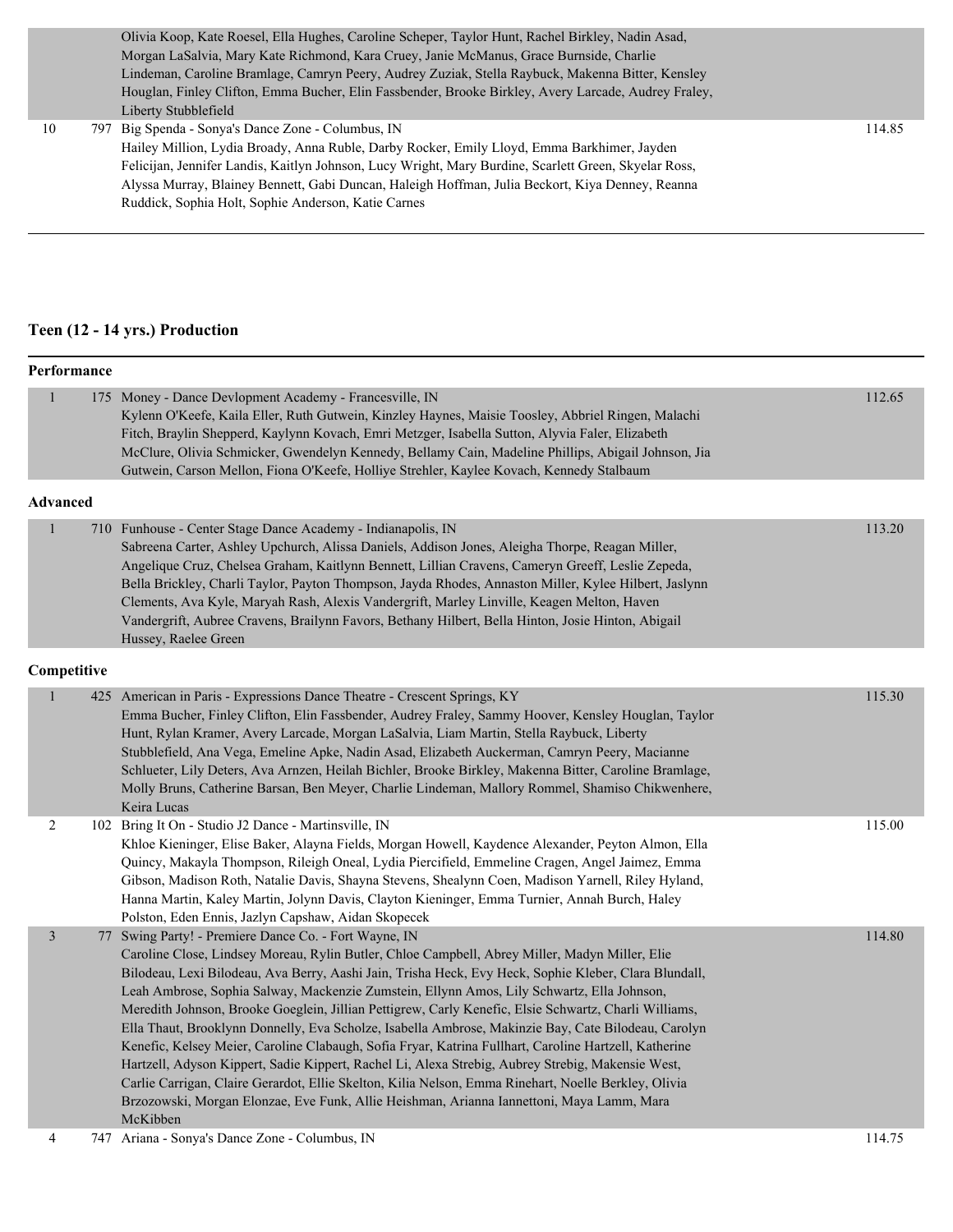|   | Kiya Denney, Alyssa Murray, Sophie Anderson, Taylor Anderson, Julianne Arnett, Emma Barkhimer,<br>Julia Beckort, Braelyn Bennett, Lydia Broady, Alexandria Burdine, Ellie Burdine, Mary Burdine, Katie<br>Carnes, Abriel Dehaven, Gabi Duncan, Briana Dwenger, Sophia Ellegood-Turnbow, Jayden Felicijan,<br>Siena Glover, Scarlett Green, Camille Harmon, Corinne Harmon, Myla Hawkins, Haleigh Hoffman,<br>Sophia Holt, Kaitlyn Johnson, Olivia Johnson, Jennifer Landis, Emily Lloyd, Brynn Marcum, Garrett<br>Marcum, Hailey Million, Kelsey Nentrup, Gemma Patterson, Gauri Pillai, Isabel Poling, Darby Rocker,<br>Skyelar Ross, Anna Ruble, Reanna Ruddick, Marli Schrougham, Kenzie Stevens, Maizy Tanner-Cornett,<br>Lucy Wright, Stephanie Wright, Avery Poling |        |
|---|---------------------------------------------------------------------------------------------------------------------------------------------------------------------------------------------------------------------------------------------------------------------------------------------------------------------------------------------------------------------------------------------------------------------------------------------------------------------------------------------------------------------------------------------------------------------------------------------------------------------------------------------------------------------------------------------------------------------------------------------------------------------------|--------|
| 5 | 103 It's Britney - Studio J2 Dance - Martinsville, IN<br>Jolynn Davis, Clayton Kieninger, Kaydence Alexander, Lydia Piercifield, Emmeline Cragen, Peyton<br>Almon, Ella Quincy, Addy Quincy, Makayla Thompson, Rileigh Oneal, Aubree Carey, Khloe Kieninger,<br>Elise Baker, Alayna Fields, Morgan Howell, Emma Turnier, Annah Burch, Charlee Bolin, Haley Polston,<br>Angel Jaimez, Aubrey Haack, Emma Gibson, Madison Roth, Natalie Davis, Shayna Stevens, Shealynn<br>Coen, Addison Jette, Alayna-Jean Baptiste, Aubrey Williams, Harper Yarnell, Madison Yarnell, Riley<br>Hyland, Charlibell Mcmillion, Noelle Davis, Khloe Patton, Hanna Martin, Kaley Martin, Leighanne<br>Hully, Sophia Castro, Mikala Pope, Eden Ennis, Jazlyn Capshaw, Aidan Skopecek           | 114.55 |
| 5 | 178 The Roaring' 20's - Laura's School of Dance - Richmond, KY<br>Mollie Stonecipher, Macy Kate Coston, Lauren Colliver, Lauren Foley, Laney Rudacille, Kylie Pirtle,<br>Kennidy Costa, Kaylee Durbin, Holly Welch, Hannah Hutchinson, Emmy Rudacille, Carlie Gibbons,<br>Brooke Isaacs, Braelyn Cameron, Bailey Davis, Adaleen Chaney, Stella Hatfield, Perry McIntier, Olivia<br>Dexter, Emelyn Melton, Ella Nassida, Ella Kring, Elin Gullett, Breanna Herald, Baylee Short, Phoebe<br>Cobb, Nora McIntier, Malaysia Adams, Kloe Jackson, Braelyn Short, Aniyah Newman, Alyssa Blair                                                                                                                                                                                   | 114.55 |
| 6 | 92 You've Got A Friend - Dance Dynamics - Lafayette, IN<br>Camilla Ramirez, Miriam Gilbert, Brooklyn Snider, Kennedy Shuler, Lola Rabideau, Kennedy Robertson,<br>Hudson Clayton, Alexandra Dunwoody, Abby Fitzmorris, Kamryn Perry, Paityn Drake, Shayela Ewing,<br>Shealyn Wickstrom, Averie Munsey, Ella Hufty, Trinity Gilbert, Jaelyn Ferguson, Vanessa Carrico,<br>Sydney Harris, Maya Mcneal, Olivia Blanton, Ella Best, Mila Burton, Naomi Gilbert, Adrijana Isailovic,<br>Miah Ramirez, Nola Frantz, Marley Justice, Lyla Schenk, Nadia Johnson, Olivia Balicky, Kiersten Miller                                                                                                                                                                                 | 114.00 |

## **Senior (15 - 19 yrs.) Solo**

| <b>Performance</b> |                                                                                             |       |
|--------------------|---------------------------------------------------------------------------------------------|-------|
| $\mathbf{1}$       | 364 You Rock My World - Dance Fusion by KJ - Pendleton, IN<br>Kambri Lowe                   | 84.65 |
| 2                  | 546 Work Song - Beth's Dancenter - Columbus, IN<br>Jocylon Evans                            | 84.35 |
| 3                  | 418 Industry Baby - Dixon Dance Studio - Greensburg, IN<br>Jenna Ankney                     | 84.30 |
| 4                  | 312 Worry - Dance Devlopment Academy - Francesville, IN<br>Abbriel Ringen                   | 84.20 |
| $\overline{4}$     | 876 Adore You - Farber's Fusion Dance Company - Noblesville, IN<br>Lauren Golightly         | 84.20 |
| 5                  | 592 Pleasure Principle - Wilmington Performing Arts Studio - Wilmington, OH<br>Kennedy Gill | 84.10 |
| 6                  | 531 It's A Jungle Out There - Beth's Dancenter - Columbus, IN<br>Lauren Harris              | 84.05 |
| 7                  | 530 The Scientist - Beth's Dancenter - Columbus, IN<br>Mia McClellan                        | 84.00 |
| $\overline{7}$     | 724 Lost Without You - Center Stage Dance Academy - Indianapolis, IN<br>Leslie Zepeda       | 84.00 |
| 8                  | 566 Homecoming Queen - Dream Dance Studio - Attica, IN<br>Areria Hansen                     | 83.95 |
| 9                  | 537 Rescue - Beth's Dancenter - Columbus, IN<br>Abigail Clore                               | 83.90 |
| 9                  | 772 Dragging Your Boots - Sonya's Dance Zone - Columbus, IN                                 | 83.90 |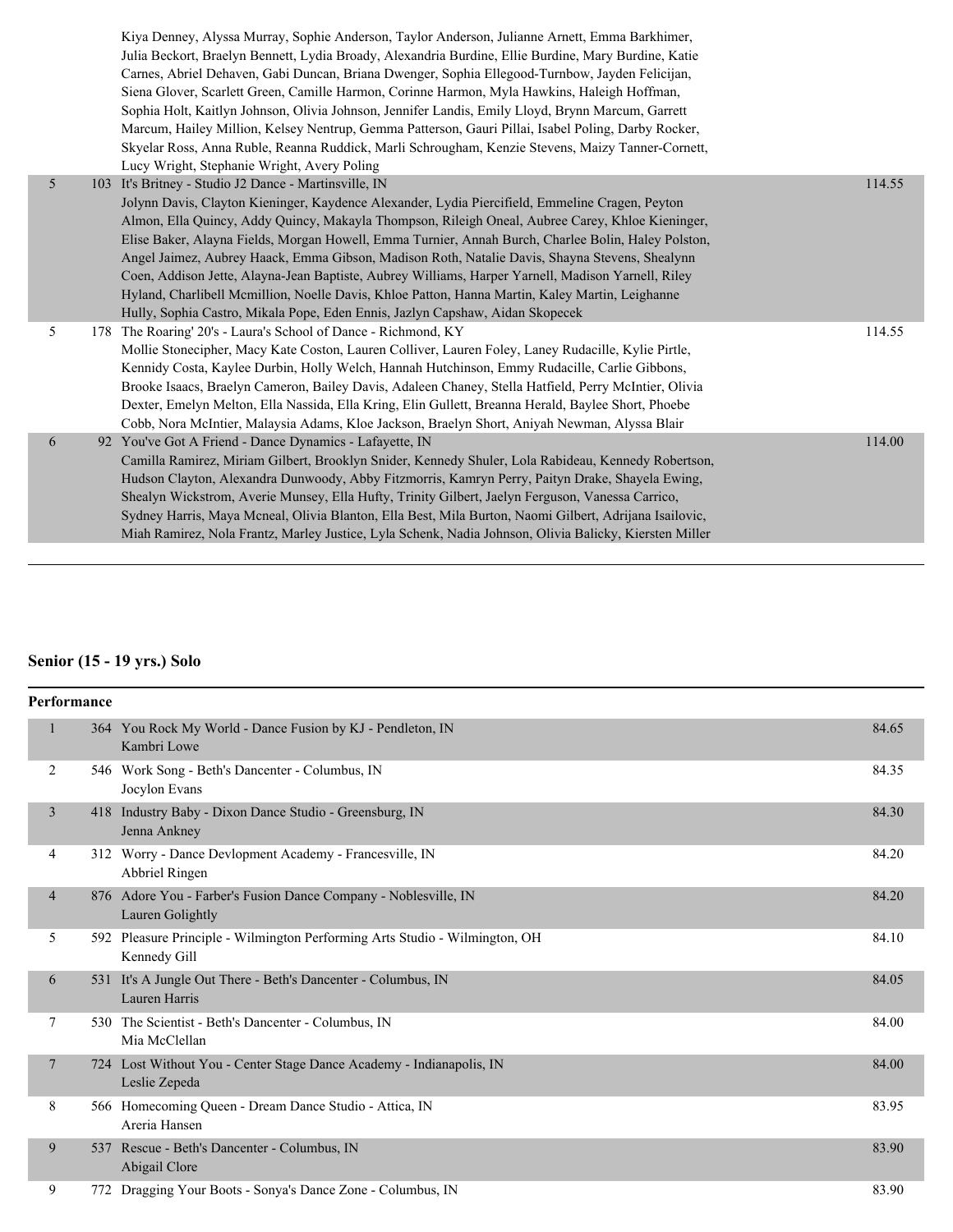|                 | Stephanie Wright                                                                                 |        |
|-----------------|--------------------------------------------------------------------------------------------------|--------|
| 10              | 400 Unstoppable - Shea Dances - North Vernon, IN<br>Andrea Ritchie                               | 83.85  |
| 10              | 608 Livin' On A Prayer - Wilmington Performing Arts Studio - Wilmington, OH<br>Vanessa Calderone | 83.85  |
| <b>Advanced</b> |                                                                                                  |        |
| $\mathbf{1}$    | 590 Your House - Wilmington Performing Arts Studio - Wilmington, OH<br>Izabella Myburgh          | 86.60  |
| 2               | 603 Heart Of Glass - Wilmington Performing Arts Studio - Wilmington, OH<br>Grace Vance           | 86.45  |
| 3               | 42 Edge of Seventeen - Premiere Dance Co. - Fort Wayne, IN<br>Jillian Pettigrew                  | 86.40  |
| 3               | 357 Love, Grandpa - Dance Fusion by KJ - Pendleton, IN<br>Grace King                             | 86.40  |
| 4               | 24 Poison - Premiere Dance Co. - Fort Wayne, IN<br>Caroline Close                                | 86.35  |
| 4               | 518 Mad at You - River Cities Performance Academy - South Portsmouth, KY<br>Alyssa Steward       | 86.35  |
| 5               | 355 The Other Side - Dance Fusion by KJ - Pendleton, IN<br>Bailee Hilpisch                       | 86.25  |
| 5               | 659 Flying Solo - Kristie Wright School of Dance - Kokomo, IN<br>Gabriella Mawbey                | 86.25  |
| 5               | 831 I Feel Like I'm Drowning - Playhouse Studio of Dance - Marion, IN<br>Layla Kikendall         | 86.25  |
| 6               | 773 Leave a Light On - Sonya's Dance Zone - Columbus, IN<br>Haleigh Hoffman                      | 86.20  |
| $\tau$          | 33 Change is Everything - Premiere Dance Co. - Fort Wayne, IN<br>Ava Berry                       | 86.15  |
| 7               | 354 Keeping Me Alive - Dance Fusion by KJ - Pendleton, IN<br>Kaia Kenyon                         | 86.15  |
| 7               | 692 You - Dance Expressions - Dayton, OH<br>Cohen Turner                                         | 86.15  |
| 8               | 26 Astronomy - Premiere Dance Co. - Fort Wayne, IN<br>Rachel Li                                  | 86.05  |
| 8               | 228 When We're Older - Dance Expressions - Dayton, OH<br>Izzy Brooks                             | 86.05  |
| 9               | 694 Landslide - Dance Expressions - Dayton, OH<br>Grace Weber                                    | 86.00  |
| 10              | 568 Chainsmoking Your Love - Dream Dance Studio - Attica, IN<br>Zoe Martin                       | 85.85  |
| 10              | 762 Happier - Sonya's Dance Zone - Columbus, IN<br>Gabi Duncan                                   | 85.85  |
| Competitive     |                                                                                                  |        |
| $\mathbf{1}$    | 215 The Night We Met - Laura's School of Dance - Richmond, KY<br>Kylie Pirtle                    | 117.05 |
| 2               | 482 Dock of the Bay - Expressions Dance Theatre - Crescent Springs, KY<br>Reagan Elfers          | 116.80 |
| $\mathfrak{Z}$  | 233 This Is Love - Dance Expressions - Dayton, OH<br>Kiersten McBride                            | 116.75 |
| 4               | 237 Ants Marching - Premiere Dance Center - Muncie, IN<br>Abby Fouts                             | 116.70 |
| 5               | 472 Blackbird - Expressions Dance Theatre - Crescent Springs, KY<br>Janie McManus                | 116.50 |

6 477 Sleeping Lotus - Expressions Dance Theatre - Crescent Springs, KY 116.40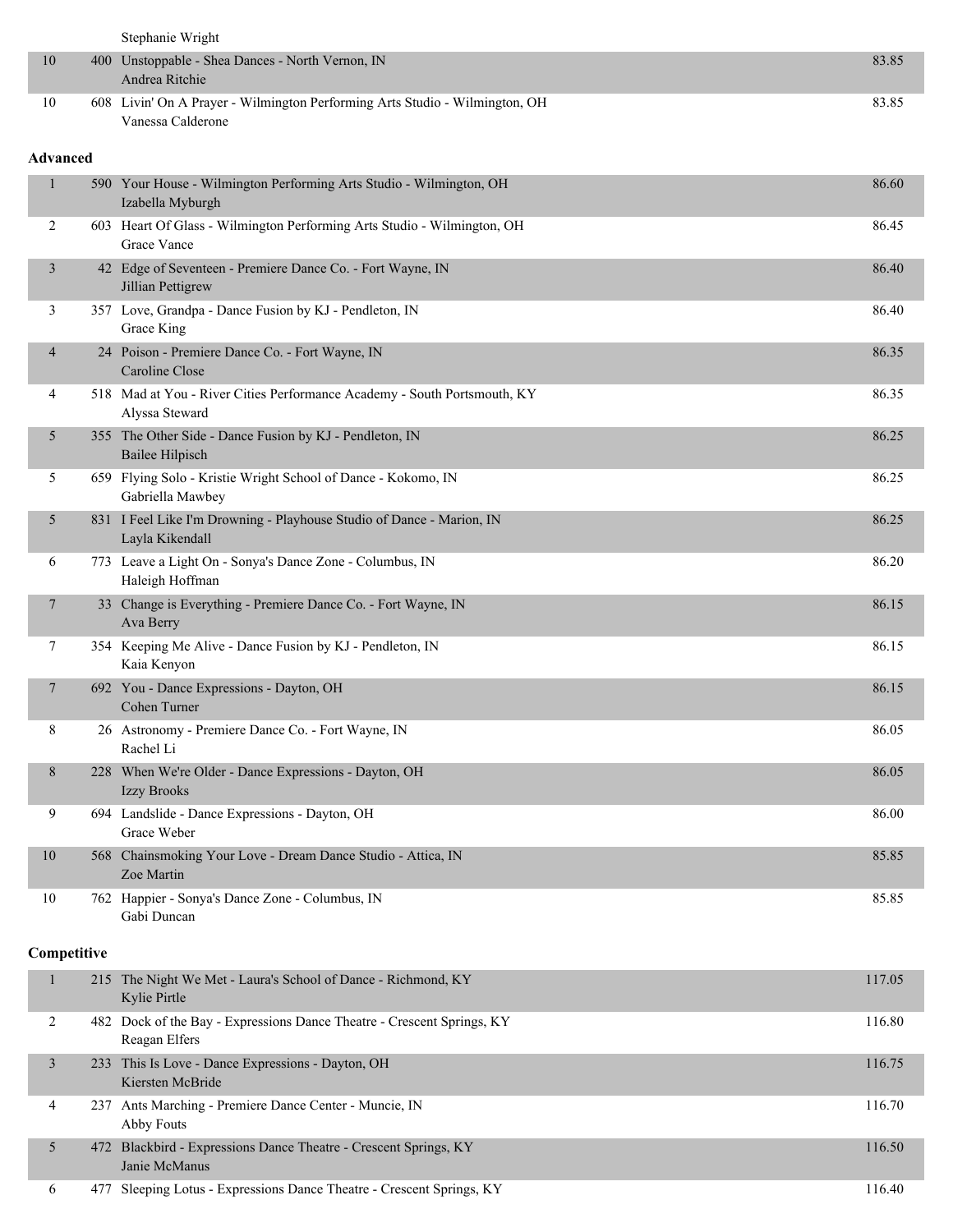Ava Voelker

|    |     | 473 Rain - Expressions Dance Theatre - Crescent Springs, KY<br><b>Adeline Stanley</b> | 116.25 |
|----|-----|---------------------------------------------------------------------------------------|--------|
| 8  |     | 47 Piano Man - Premiere Dance Co. - Fort Wayne, IN<br>Cate Bilodeau                   | 116.15 |
| 8  |     | 268 Lanterns - Premiere Dance Center - Muncie, IN<br>Carly Howard                     | 116.15 |
| 9  |     | 759 Be Italian - Sonya's Dance Zone - Columbus, IN<br>Alyssa Murray                   | 116.10 |
| 10 | 471 | Retrograde - Expressions Dance Theatre - Crescent Springs, KY<br>Brenna Henry         | 116.05 |

## **Senior (15 - 19 yrs.) Duet/Trio**

#### **Performance**

| $\mathbf{1}$            |                 | 415 Wings - Dixon Dance Studio - Greensburg, IN<br>Addison Baltus, Lizzie Hull, Shelby Martin                  | 85.50 |
|-------------------------|-----------------|----------------------------------------------------------------------------------------------------------------|-------|
| 2                       |                 | 417 Tainted Love - Dixon Dance Studio - Greensburg, IN<br>Gracie Cregar, Lexi Swango, Onika Struewing          | 84.50 |
| 3                       |                 | 563 Dance With Me Tonight - Dream Dance Studio - Attica, IN<br>Ethan Dixon, Lauren McBride                     | 84.30 |
| 4                       |                 | 414 SOS - Dixon Dance Studio - Greensburg, IN<br>Lydia Acra, Jenna Nobbe                                       | 84.25 |
| 5                       |                 | 404 Popular - Shea Dances - North Vernon, IN<br>Arica Todd, Madisyn Garris                                     | 83.95 |
| 6                       |                 | 732 Get You The Moon - Center Stage Dance Academy - Indianapolis, IN<br>Maryah Rash, Jaslynn Clements          | 83.70 |
|                         | <b>Advanced</b> |                                                                                                                |       |
| $\mathbf{1}$            |                 | 604 Joy - Wilmington Performing Arts Studio - Wilmington, OH<br>Ellie Craig, Grace Vance                       | 86.05 |
| $\overline{2}$          |                 | 35 Cage of Bones - Premiere Dance Co. - Fort Wayne, IN<br>Lindsey Moreau, Kelsey Meier                         | 86.00 |
| $\overline{\mathbf{3}}$ |                 | 587 Sweet Dreams - Wilmington Performing Arts Studio - Wilmington, OH<br>Makayla Thomason, Hillary Leforge     | 85.85 |
| 4                       |                 | 349 Bleach Blonde Bottle Blues - Dance Fusion by KJ - Pendleton, IN<br>Bailee Hilpisch, Grace King             | 85.80 |
| 4                       |                 | 352 There's A Ghost - Dance Fusion by KJ - Pendleton, IN<br>Kaia Kenyon, Grace King, Bailee Hilpisch           | 85.80 |
| 5                       |                 | 586 Love & Appreciation - Wilmington Performing Arts Studio - Wilmington, OH<br>Izabella Myburgh, Lindsay Lydy | 85.70 |
| 6                       | 601             | Digital Witness - Wilmington Performing Arts Studio - Wilmington, OH<br>Briston Plymire, Paige Maples          | 85.50 |
| 7                       |                 | 351 Secrets & Lies - Dance Fusion by KJ - Pendleton, IN<br>Bailee Hilpisch, Kaia Kenyon                        | 85.45 |
| 8                       |                 | 80 Black Cat - Dance Fusion by KJ - Pendleton, IN<br>Kaia Kenyon, Grace King, Bailee Hilpisch                  | 85.30 |
| 8                       |                 | 733 Dont Let Me Fall - Center Stage Dance Academy - Indianapolis, IN<br>Alexis Vandergrift, Abigail Hussey     | 85.30 |
| 9                       |                 | 525 Gravity - River Cities Performance Academy - South Portsmouth, KY<br>Morgan Clifton, Lily McHenry          | 85.05 |
| 10                      |                 | 564 The Note - Dream Dance Studio - Attica, IN<br>Zoe Martin, Kori Rasmussen                                   | 84.90 |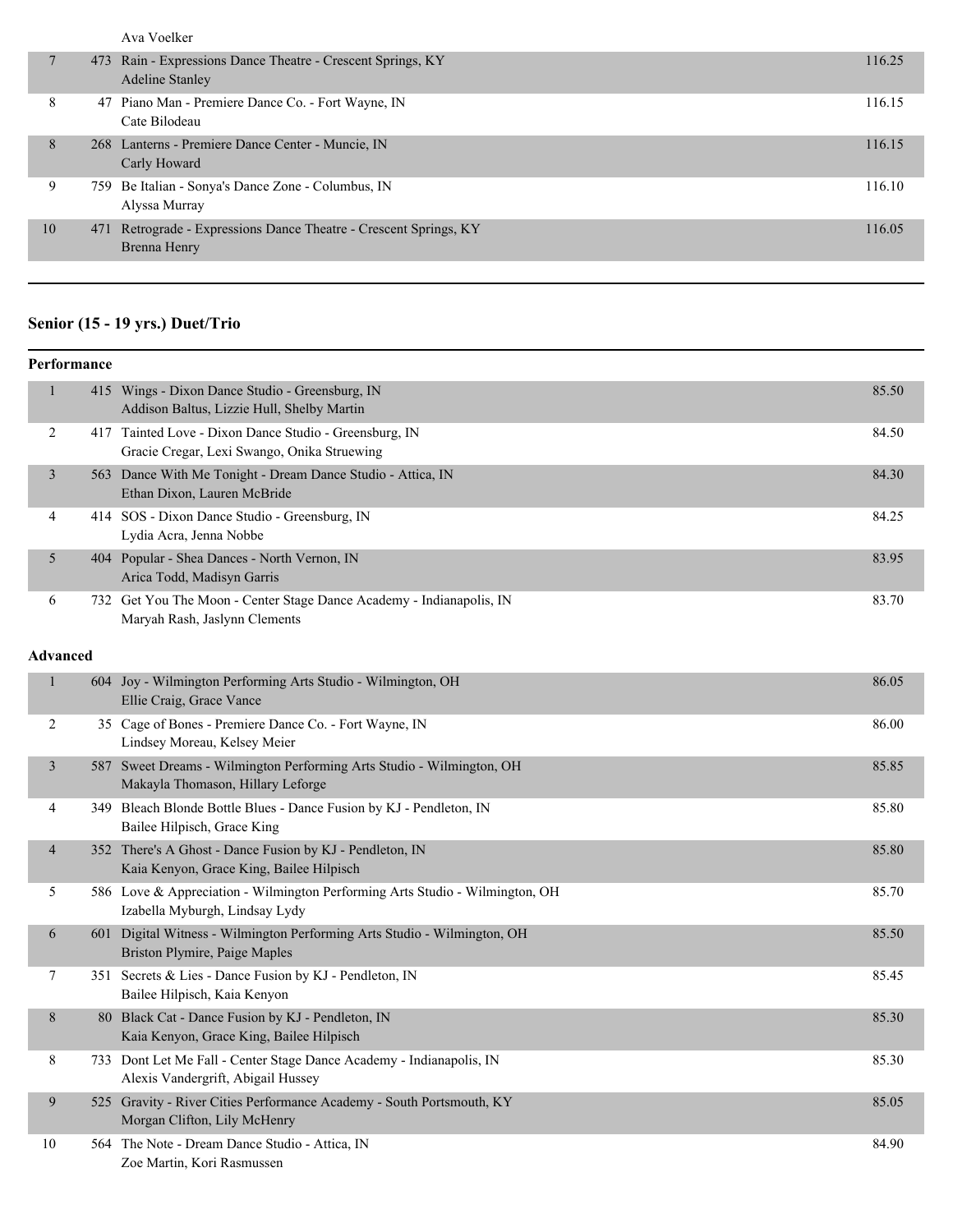|                |     | 267 Oblivion - Premiere Dance Center - Muncie, IN<br>Kennedy Martinez, Carly Howard                    | 87.95 |
|----------------|-----|--------------------------------------------------------------------------------------------------------|-------|
| 2              | 111 | As The World Caves In - Studio J2 Dance - Martinsville, IN<br>Alayna Fields, Kaydence Alexander        | 87.75 |
| $\overline{3}$ |     | 478 Home - Expressions Dance Theatre - Crescent Springs, KY<br>Kate Roesel, Kate Hanna                 | 87.65 |
| 4              | 479 | Hold My Hand - Expressions Dance Theatre - Crescent Springs, KY<br>Josie McManus, Janie McManus        | 87.55 |
| 4              |     | 489 We Could Fly - Expressions Dance Theatre - Crescent Springs, KY<br>Audrey Zuziak, Olivia Koop      | 87.55 |
| 5              |     | 765 Bottom of the River - Sonya's Dance Zone - Columbus, IN<br>Scarlett Green, Kiya Denney             | 87.15 |
| 6              | 137 | Trust Me Again - Studio J2 Dance - Martinsville, IN<br>Elise Baker, Angel Jaimez                       | 87.10 |
| 6              |     | 760 For Those We've Lost - Sonya's Dance Zone - Columbus, IN<br>Alyssa Murray, Skyelar Ross            | 87.10 |
| 7              |     | 460 Keep You Safe - Expressions Dance Theatre - Crescent Springs, KY<br>Caroline Scheper, Brenna Henry | 87.05 |
| 8              |     | 783 Surrender - Sonya's Dance Zone - Columbus, IN<br>Skyelar Ross, Alyssa Murray, Kiya Denney          | 86.90 |
| 9              |     | 25 Home - Premiere Dance Co. - Fort Wayne, IN<br>Isabella Ambrose, Carolyn Kenefic                     | 86.85 |
| 10             |     | 763 Call Me Mother - Sonya's Dance Zone - Columbus, IN<br>Alyssa Murray, Sophia Holt                   | 86.70 |

# **Senior (15 - 19 yrs.) Small**

| <b>Performance</b> |                 |                                                                                                                                                                                                                 |        |
|--------------------|-----------------|-----------------------------------------------------------------------------------------------------------------------------------------------------------------------------------------------------------------|--------|
| 1                  |                 | 419 I Believe - Dixon Dance Studio - Greensburg, IN<br>Zoey Wall, Gracie Cregar, Amelia Furnish, Onika Struewing                                                                                                | 113.40 |
| 2                  |                 | 416 Womanizer - Dixon Dance Studio - Greensburg, IN<br>Kenedee Lowe, Lizzie Hull, Macey Smith, Lydia Acra                                                                                                       | 112.50 |
| $\overline{3}$     |                 | 533 Ashes - Beth's Dancenter - Columbus, IN<br>Delaney Richards, Delaney Williams, Lauren Harris, Claire King, Mia McClellan, Ava Chastain, Brynn<br>Stewart, Abigail Clore, Francesca Bates                    | 112.10 |
|                    | <b>Advanced</b> |                                                                                                                                                                                                                 |        |
| $\mathbf{1}$       |                 | 820 September - Playhouse Studio of Dance - Marion, IN<br>Jessica Runkle, Kendalyn Vetor, Kloe Teulker, Layla Kikendall, Rain Foreman                                                                           | 115.60 |
| 2                  |                 | 498 Business of Love - River Cities Performance Academy - South Portsmouth, KY<br>Gracie Bates, Molly Blankenship, Morgan Clifton, Marlee Coburn, Ava Gabbard, Lily McHenry, Sofia<br>Ortiz, Alyssa Steward     | 115.05 |
| $\overline{3}$     |                 | 495 Work It - River Cities Performance Academy - South Portsmouth, KY<br>Gracie Bates, Molly Blankenship, Morgan Clifton, Marlee Coburn, Ava Gabbard, Lily McHenry, Sofia<br>Ortiz, Alyssa Steward, Emma Vinson | 114.95 |
| 4                  |                 | 67 Young - Premiere Dance Co. - Fort Wayne, IN<br>Caroline Close, Lindsey Moreau, Ava Berry, Trisha Heck, Jillian Pettigrew, Kelsey Meier                                                                       | 114.90 |
| 5                  |                 | 816 5 Guys Named Moe - Playhouse Studio of Dance - Marion, IN<br>Allyson Williams, Madalyn Franks, Bella Taylor, Jessica Runkle, Madison Carpenter                                                              | 114.70 |
| 6                  |                 | 818 Baby I'm A Star - Playhouse Studio of Dance - Marion, IN<br>Aubry Roedl, Bella Taylor, Jadyn Luthy, Kendalyn Vetor, Kloe Teulker, Layla Kikendall                                                           | 114.65 |
| $\overline{7}$     | 499             | Reimagined - River Cities Performance Academy - South Portsmouth, KY<br>Gracie Bates, Molly Blankenship, Morgan Clifton, Marlee Coburn, Ava Gabbard, Lily McHenry, Sofia<br>Ortiz, Alyssa Steward               | 114.55 |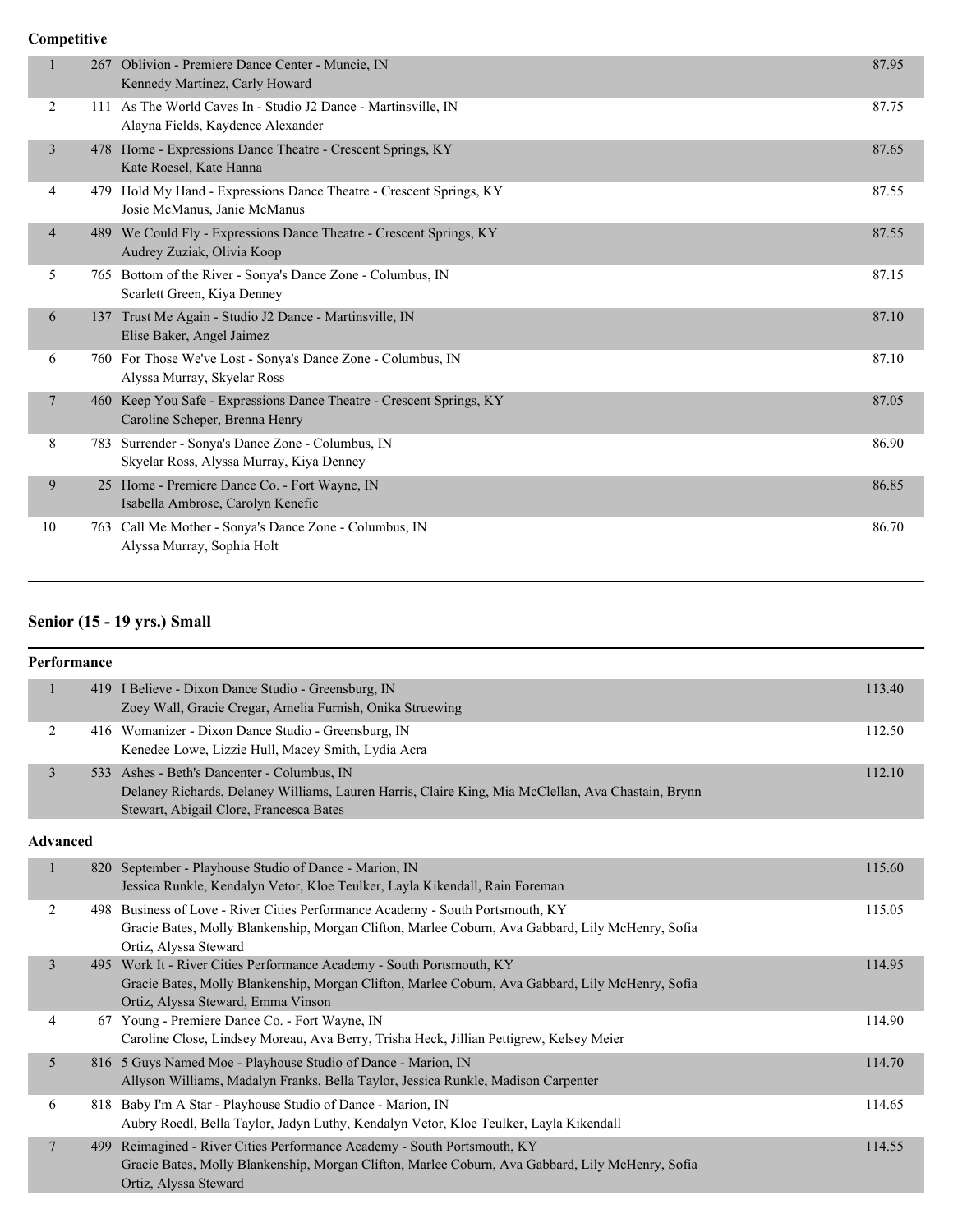| 8              | 344 Iris - Dance Fusion by KJ - Pendleton, IN<br>Bailee Hilpisch, Maggie Jenkins, Kaia Kenyon, Grace King, Ashley Holtzleiter                                                                                  | 114.50 |
|----------------|----------------------------------------------------------------------------------------------------------------------------------------------------------------------------------------------------------------|--------|
| $\,8$          | 583 Kissing You - Wilmington Performing Arts Studio - Wilmington, OH<br>Paige Maples, Makayla Thomason, Lindsay Lydy, Izabella Myburgh, Hillary Leforge, Grace Vance, Ellie<br>Craig, Briston Plymire          | 114.50 |
| 9              | 146 Leave A Light On - Dance Elite - Kokomo, IN<br>Raegan Barnes, Lynleigh Bline, Jyllian Knolinski, Emma Conaway, Brea Foreman, Ava Cothern, Allie<br>Cothern                                                 | 114.45 |
| 10             | 576 Anything Goes - Wilmington Performing Arts Studio - Wilmington, OH<br>Carissa Preston, Briston Plymire, Ellie Craig, Ella Bernhardt, Izabella Myburgh, Kelsey Spradlin, Lindsay<br>Lydy, Vanessa Calderone | 114.40 |
| Competitive    |                                                                                                                                                                                                                |        |
|                | 437 Papa Was a Rolling Stone - Expressions Dance Theatre - Crescent Springs, KY<br>Reagan Elfers, Josie McManus, Ella Hughes, Courtney Mueller, Brenna Henry, Adeline Stanley, Abby<br>Johnson                 | 117.25 |
| 2              | 447 Grey Street - Expressions Dance Theatre - Crescent Springs, KY<br>Reagan Elfers, Kate Hanna, Ella Hughes, Courtney Mueller, Brenna Henry, Ava Bruns, Adeline Stanley,<br>Jasper Gray                       | 117.05 |
| $\mathfrak{Z}$ | 65 Unchained Melody - Premiere Dance Co. - Fort Wayne, IN<br>Jillian Pettigrew, Cate Bilodeau, Carolyn Kenefic, Ava Berry, Lily Schwartz, Isabella Ambrose, Elie<br>Bilodeau                                   | 116.80 |
| 4              | 809 Get Low - Sonya's Dance Zone - Columbus, IN<br>Alyssa Murray, Kiya Denney, Sophia Holt, Skyelar Ross, Scarlett Green                                                                                       | 116.70 |
| 5              | 181 Something In The Way - Laura's School of Dance - Richmond, KY<br>Braelyn Cameron, Hannah Hutchinson, Lauren Foley, Kylie Pirtle                                                                            | 116.50 |
| 6              | 272 Hotel California - Premiere Dance Center - Muncie, IN<br>Shelby Gillis, Ella Neely, Abby Fouts, Emma Ambler, Bailey Thompson                                                                               | 116.30 |
| 7              | 430 Saturn - Expressions Dance Theatre - Crescent Springs, KY<br>Abby Johnson, Josie McManus, Brenna Henry, Reagan Elfers, Kate Hanna, Courtney Mueller, Kate<br>Roesel, Adeline Stanley, Janie McManus        | 116.10 |
| 7              | 801 Champagne - Sonya's Dance Zone - Columbus, IN<br>Skyelar Ross, Alyssa Murray, Kiya Denney, Scarlett Green                                                                                                  | 116.10 |
| 8              | 755 Bring On the Men - Sonya's Dance Zone - Columbus, IN<br>Alyssa Murray, Gabi Duncan, Haleigh Hoffman, Kiya Denney, Scarlett Green, Skyelar Ross, Sophia Holt,<br>Sophie Anderson                            | 115.95 |
| 9              | 180 Runs In The Family - Laura's School of Dance - Richmond, KY<br>Carlie Gibbons, Braelyn Cameron, Hannah Hutchinson, Brooke Isaacs, Mollie Stonecipher, Kylie Pirtle,<br>Lauren Colliver, Kennidy Costa      | 115.60 |
| 9              | 426 Heart of Glass - Expressions Dance Theatre - Crescent Springs, KY<br>Audrey Zuziak, Vega Martinez, Janie McManus, Josie McManus, Courtney Mueller, Brenna Henry,<br>Adeline Stanley, Ava Voelker           | 115.60 |
| 10             | 799 When Doves Cry - Sonya's Dance Zone - Columbus, IN<br>Alyssa Murray, Haleigh Hoffman, Kiya Denney, Sophia Holt, Sophie Anderson, Skyelar Ross, Scarlett<br>Green, Reanna Ruddick                           | 115.25 |

## **Senior (15 - 19 yrs.) Large**

| <b>Advanced</b> |  |                                                                                                                                                                                                                                                                                                                                                     |        |  |
|-----------------|--|-----------------------------------------------------------------------------------------------------------------------------------------------------------------------------------------------------------------------------------------------------------------------------------------------------------------------------------------------------|--------|--|
|                 |  | 625 Le Jazz Hot - Kristie Wright School of Dance - Kokomo, IN<br>Salma Arnett, Madison Cox, Ellyse Dalton, Lily Johnson, Whitney Earl, Savannah Harrell, Anna Hoshaw,<br>Susan Jones, Anjani Madhan, Gabriella Mawbey, Reegan Miller, Lilli Sullivan, Clare Webster, London<br>Younce                                                               | 114.95 |  |
|                 |  | 580 The Lion, The Beast, The Beat - Wilmington Performing Arts Studio - Wilmington, OH<br>Paige Maples, Makayla Thomason, Lindsay Lydy, Kennedy Gill, Kelsey Spradlin, Izabella Myburgh,<br>Hillary Leforge, Grace Vance, Fiona Powell, Ellie Craig, Ella Bernhardt, Briston Plymire, Adalynn Gill,<br>Gracie Gerard, Emma Trimble, Carissa Preston | 114.75 |  |
|                 |  | 626 I Will Follow You - Kristie Wright School of Dance - Kokomo, IN                                                                                                                                                                                                                                                                                 | 114.40 |  |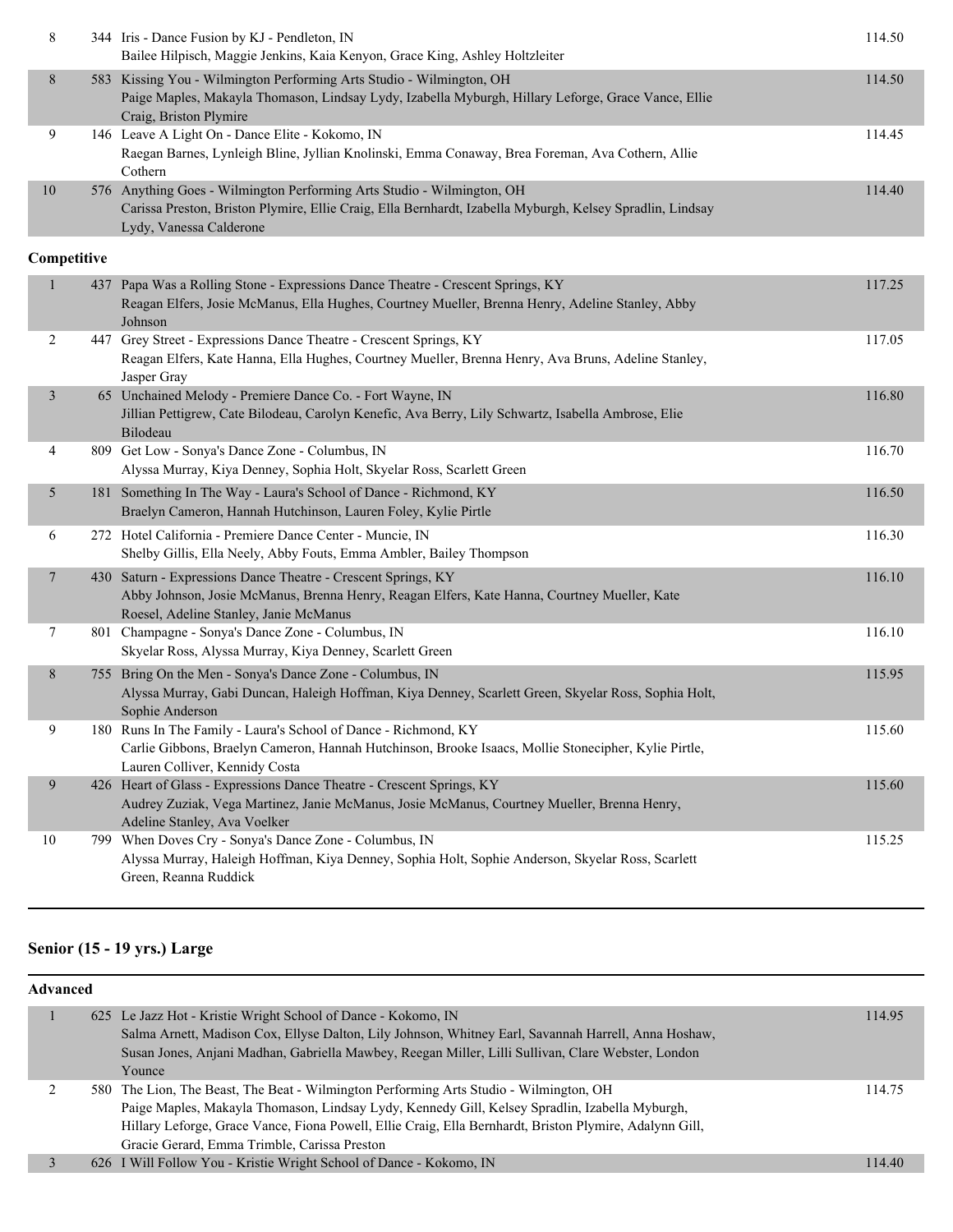|                | Salma Arnett, Madison Cox, Reegan Miller, Savannah Harrell, Susan Jones, Whitney Earl, London<br>Younce, Lily Johnson, Lilli Sullivan, Gabriella Mawbey, Ellyse Dalton, Anna Hoshaw, Clare Webster,<br>Anjani Madhan                                                                                                                                   |        |
|----------------|--------------------------------------------------------------------------------------------------------------------------------------------------------------------------------------------------------------------------------------------------------------------------------------------------------------------------------------------------------|--------|
| $\overline{4}$ | 147 Can- Can - Dance Elite - Kokomo, IN<br>Zoie Murphy, Sydney Ousley, Sophia Plonske, Raegan Barnes, Natalie Weber, Lynleigh Bline, Jyllian<br>Knolinski, Emma Conaway, Emily Dinn, Brea Foreman, Ava Cothern, Allie Cothern                                                                                                                          | 114.30 |
| $\overline{4}$ | 558 Another One Bites the Dust - Dream Dance Studio - Attica, IN<br>Areria Hansen, Erin Sillery, Hailey Van De Water, Hannah Brooks, Kori Rasmussen, Kennadi Stamper,<br>Sarah Orahood, Makaylie Ray, Madilyn Stamper, Lauren McBride, Zoe Martin, Halli Zimmerman                                                                                     | 114.30 |
| 5.             | 823 Layers - Playhouse Studio of Dance - Marion, IN<br>Allyson Williams, Danika Holbrook, Madalyn Franks, Madyson Anderson, Abby Ndow, Abigale Boggs,<br>Alyssa Dunham, Bryanna Dye, Emma Weaver, Jayden Patterson, Kaitlyn McKernan, Lea Smith                                                                                                        | 114.00 |
| 6              | 575 Shake It Out - Wilmington Performing Arts Studio - Wilmington, OH<br>Carissa Preston, Emma Trimble, Gracie Gerard, Veronica Calderone, Adalynn Gill, Ella Bernhardt, Ellie<br>Craig, Fiona Powell, Grace Vance, Hillary Leforge, Izabella Myburgh, Kelsey Spradlin, Kennedy Gill,<br>Makayla Thomason, Lindsay Lydy, Paige Maples, Briston Plymire | 113.90 |
| 7              | 338 Dreamgirls - Dance Fusion by KJ - Pendleton, IN<br>Makayla Cochran, Abby Douglas, Bailee Hilpisch, Maggie Jenkins, Kaia Kenyon, Grace King, Kambri<br>Lowe, Taelyn Pate, Isabelle Turner, Ashley Holtzleiter                                                                                                                                       | 113.65 |
| 8              | 711 Red Light Green Light - Center Stage Dance Academy - Indianapolis, IN<br>Payton Thompson, Sabreena Carter, Angelique Cruz, Chelsea Graham, Alissa Daniels, Alexis Vandergrift,<br>Lillian Cravens, Leslie Zepeda, Jaslynn Clements, Maryah Rash, Bella Hinton, Josie Hinton, Abigail<br><b>Hussey</b>                                              | 113.15 |

| $\mathbf{1}$   | 448 It's Copasetic - Expressions Dance Theatre - Crescent Springs, KY<br>Audrey Zuziak, Reagan Elfers, Kate Hanna, Jasper Gray, Ella Hughes, Courtney Mueller, Brenna Henry,                                                                                                                                                                                                                  | 116.75 |
|----------------|-----------------------------------------------------------------------------------------------------------------------------------------------------------------------------------------------------------------------------------------------------------------------------------------------------------------------------------------------------------------------------------------------|--------|
| $\overline{2}$ | Ava Bruns, Adeline Stanley, Abby Johnson<br>433 Secrets - Expressions Dance Theatre - Crescent Springs, KY<br>Ava Bruns, Reagan Elfers, Kate Hanna, Courtney Mueller, Kate Roesel, Adeline Stanley, Josie McManus,<br>Brenna Henry, Caroline Scheper, Janie McManus, Vega Martinez, Ava Voelker, Ella Hughes, Abby<br>Johnson, Audrey Zuziak, Mary Kate Richmond, Emma Turner, Rachel Birkley | 116.70 |
| $\mathfrak{Z}$ | 99 Overthinker - Studio J2 Dance - Martinsville, IN<br>Morgan Howell, Makayla Thompson, Madison Yarnell, Madison Roth, Lydia Piercifield, Kaydence<br>Alexander, Kaley Martin, Hanna Martin, Haley Polston, Emma Gibson, Emma Turnier, Elise Baker,<br>Clayton Kieninger, Angel Jaimez, Alayna Fields, Peyton Almon                                                                           | 116.55 |
| $\overline{4}$ | 440 Controversy - Expressions Dance Theatre - Crescent Springs, KY<br>Reagan Elfers, Kate Hanna, Courtney Mueller, Kate Roesel, Adeline Stanley, Josie McManus, Brenna<br>Henry, Ella Hughes, Abby Johnson, Vega Martinez                                                                                                                                                                     | 116.45 |
| 5              | 101 Drip - Studio J2 Dance - Martinsville, IN<br>Peyton Almon, Morgan Howell, Makayla Thompson, Madison Yarnell, Madison Roth, Lydia Piercifield,<br>Kaydence Alexander, Kaley Martin, Hanna Martin, Haley Polston, Emma Gibson, Emma Turnier, Elise<br>Baker, Clayton Kieninger, Angel Jaimez, Alayna Fields                                                                                 | 116.35 |
| 5              | 182 Be Alright - Laura's School of Dance - Richmond, KY<br>Carlie Gibbons, Bailey Davis, Braelyn Cameron, Hannah Hutchinson, Brooke Isaacs, Emmy Rudacille,<br>Lauren Colliver, Kennidy Costa, Ella Nassida, Mollie Stonecipher, Kylie Pirtle                                                                                                                                                 | 116.35 |
| 6              | 379 Girl Gang - Dance Expressions - Dayton, OH<br>Reagan Downey, Alyssa Stratman, Annabel Lozan, Kiersten McBride, Izzy Brooks, Sydney Lawler,<br>Heather McBride, Carlee Schroeder, Emma Cox, Grace Weber, Taylor Fletcher, Julia Stapleton, Olivia<br>Strawser                                                                                                                              | 116.25 |
| $\tau$         | 100 Leaving - Studio J2 Dance - Martinsville, IN<br>Peyton Almon, Morgan Howell, Makayla Thompson, Madison Yarnell, Madison Roth, Lydia Piercifield,<br>Kaydence Alexander, Kaley Martin, Hanna Martin, Haley Polston, Emma Gibson, Emma Turnier, Elise<br>Baker, Clayton Kieninger, Angel Jaimez, Alayna Fields                                                                              | 116.15 |
| $\,8$          | 264 Lower Than You Know - Premiere Dance Center - Muncie, IN<br>Raegan Faletic, Marigail Yakos, Margaret Fairweather, Lydia Perkins, Lucie Parkison, Kennedy Martinez,<br>Isabella Davis, Hailee Grace Evans, Emma Ambler, Emma Grace McAbee Reher, Danielle Knodel, Carly<br>Howard, Bailey Thompson, Abby Fouts, Addison Ambler, Sophie Tuite, Madelyn Roberson, Sammy Pape                 | 116.05 |
| 8              | 271 Smooth Criminal - Premiere Dance Center - Muncie, IN<br>Shelby Gillis, Raegan Faletic, Megan Cook, Margaret Fairweather, Lydia Perkins, Hailee Grace Evans,<br>Ella Neely, Emma Ambler, Danielle Knodel, Bailey Thompson, Abby Fouts, Sammy Pape, Addison<br>Ambler, Marigail Yakos, Lucie Parkison                                                                                       | 116.05 |
| 9              | 378 Ms. Otis Regrets - Dance Expressions - Dayton, OH                                                                                                                                                                                                                                                                                                                                         | 115.90 |